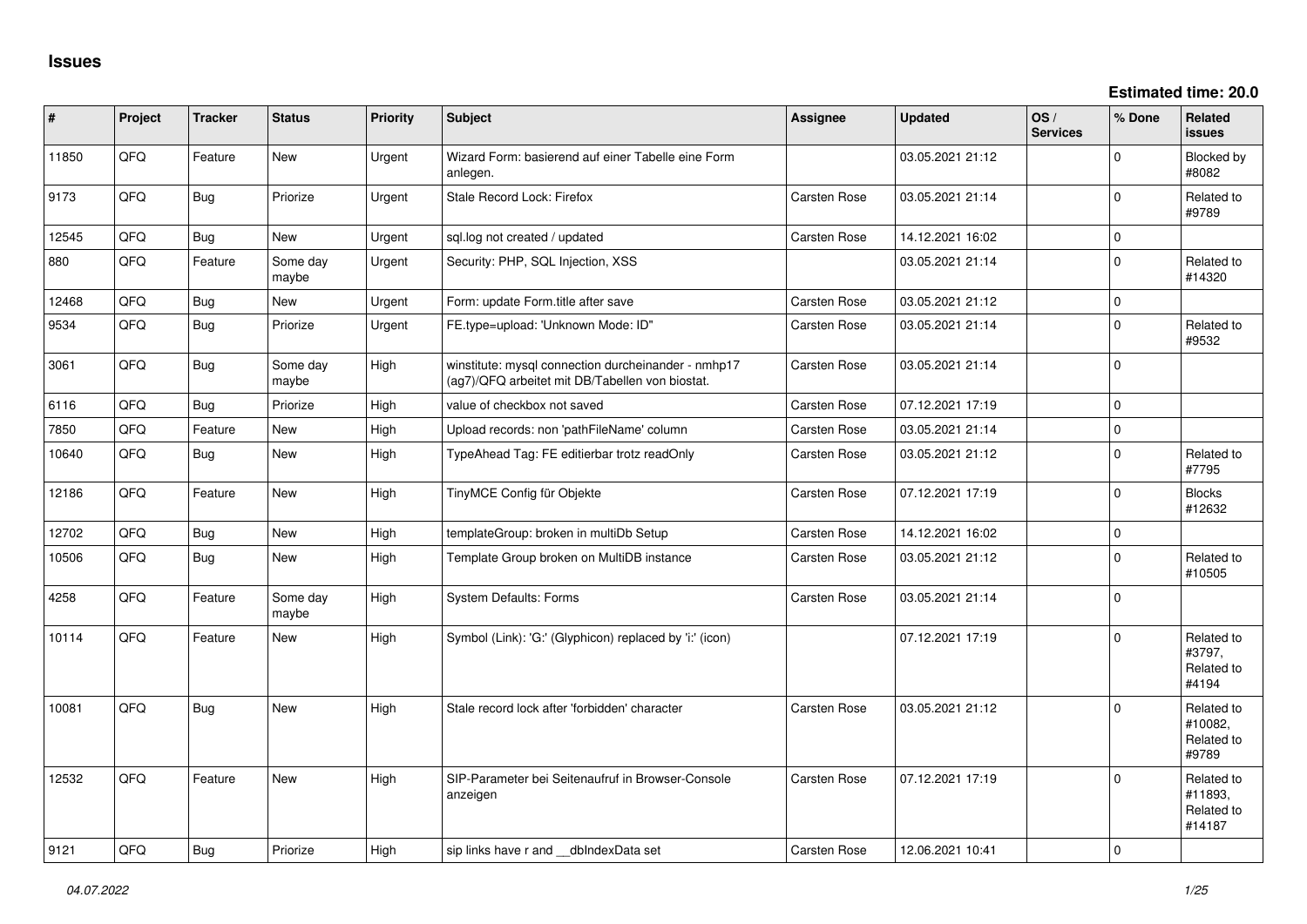| $\vert$ # | Project | <b>Tracker</b> | <b>Status</b>     | <b>Priority</b> | <b>Subject</b>                                                                               | Assignee            | <b>Updated</b>   | OS/<br><b>Services</b> | % Done      | Related<br><b>issues</b>                                               |
|-----------|---------|----------------|-------------------|-----------------|----------------------------------------------------------------------------------------------|---------------------|------------------|------------------------|-------------|------------------------------------------------------------------------|
| 3727      | QFQ     | Feature        | <b>New</b>        | High            | Security: Session Hijacking erschweren                                                       | Carsten Rose        | 03.05.2021 21:14 |                        | $\mathbf 0$ |                                                                        |
| 12974     | QFQ     | Bug            | New               | High            | <b>Sanitize Queries in Action-Elements</b>                                                   | Carsten Rose        | 07.12.2021 17:19 |                        | $\mathbf 0$ |                                                                        |
| 9052      | QFQ     | Feature        | Feedback          | High            | Report: CodeMirror with SQL Syntax Highlight in FE                                           | Enis Nuredini       | 08.06.2022 10:25 |                        | $\mathbf 0$ |                                                                        |
| 3967      | QFQ     | Feature        | Some day<br>maybe | High            | Report: Checkbox, Radio, Dropdown, Input welches ohne<br>Submit funktioniert - 'Inline-Form' | Carsten Rose        | 03.05.2021 21:14 |                        | $\mathbf 0$ |                                                                        |
| 9789      | QFQ     | Bug            | In Progress       | High            | Record Lock: release to early on 'leave page'                                                | Carsten Rose        | 10.01.2022 09:25 |                        | 100         | Related to<br>#10081,<br>Related to<br>#9173,<br>Related to<br>#8702   |
| 3109      | QFQ     | <b>Bug</b>     | Some day<br>maybe | High            | RealUrl: Links werden nicht korrekt gerendert                                                | <b>Carsten Rose</b> | 03.05.2021 21:14 |                        | $\mathbf 0$ |                                                                        |
| 10766     | QFQ     | <b>Bug</b>     | <b>New</b>        | High            | Radiobutton / parameter.buttonClass=btn-default: dynamic<br>update                           |                     | 03.05.2021 21:12 |                        | $\mathbf 0$ | Related to<br>#11237                                                   |
| 11237     | QFQ     | Bug            | New               | High            | Radiobutton / parameter.buttonClass= btn-default - kein dirty<br>Trigger                     | Benjamin Baer       | 03.05.2021 21:12 |                        | $\mathbf 0$ | Related to<br>#10766                                                   |
| 13757     | QFQ     | Feature        | <b>New</b>        | High            | QR / Bar-Code Plugin                                                                         | Enis Nuredini       | 19.03.2022 17:43 |                        | $\mathbf 0$ |                                                                        |
| 14187     | QFQ     | Feature        | New               | High            | qfq.log: show current URL                                                                    | Carsten Rose        | 28.05.2022 11:02 |                        | $\mathbf 0$ | Related to<br>#13933,<br>Related to<br>#12532,<br>Related to<br>#11893 |
| 12395     | QFQ     | Bug            | ToDo              | High            | QFQ Function: Result two times shown                                                         | Carsten Rose        | 18.02.2022 08:59 |                        | $\mathbf 0$ |                                                                        |
| 12463     | QFQ     | Bug            | ToDo              | High            | QFQ Function: 'function' and 'sql' on same level - output of<br>sql is shown two times.      | Carsten Rose        | 15.12.2021 16:31 |                        | $\mathbf 0$ |                                                                        |
| 12508     | QFQ     | Bug            | In Progress       | High            | qfq Form: sendMail                                                                           | Karin Niffeler      | 19.03.2022 17:48 |                        | $\mathbf 0$ |                                                                        |
| 8204      | QFQ     | Feature        | Priorize          | High            | Position 'required mark'                                                                     | Carsten Rose        | 16.06.2021 13:44 |                        | $\mathbf 0$ |                                                                        |
| 8668      | QFQ     | Bug            | <b>New</b>        | High            | Pill disabled: dyamic mode 'hidden' not respected - FE is still<br>required                  | Carsten Rose        | 03.05.2021 21:14 |                        | $\mathbf 0$ |                                                                        |
| 5715      | QFQ     | Feature        | <b>New</b>        | High            | PDF Caching                                                                                  | Carsten Rose        | 03.05.2021 21:14 |                        | $\Omega$    | Related to<br>#5851,<br>Related to<br>#6357                            |
| 7650      | QFQ     | <b>Bug</b>     | <b>New</b>        | High            | Optional do not show 'required' sign on FormElement                                          | Carsten Rose        | 03.05.2021 21:14 |                        | $\Omega$    |                                                                        |
| 7602      | QFQ     | Feature        | ToDo              | High            | Multi Select: with checkboxes                                                                | Benjamin Baer       | 22.03.2022 09:07 |                        | $\mathbf 0$ |                                                                        |
| 10508     | QFQ     | <b>Bug</b>     | <b>New</b>        | High            | Multi Form broken on Multi DB Instance                                                       | Carsten Rose        | 03.05.2021 21:12 |                        | $\mathbf 0$ |                                                                        |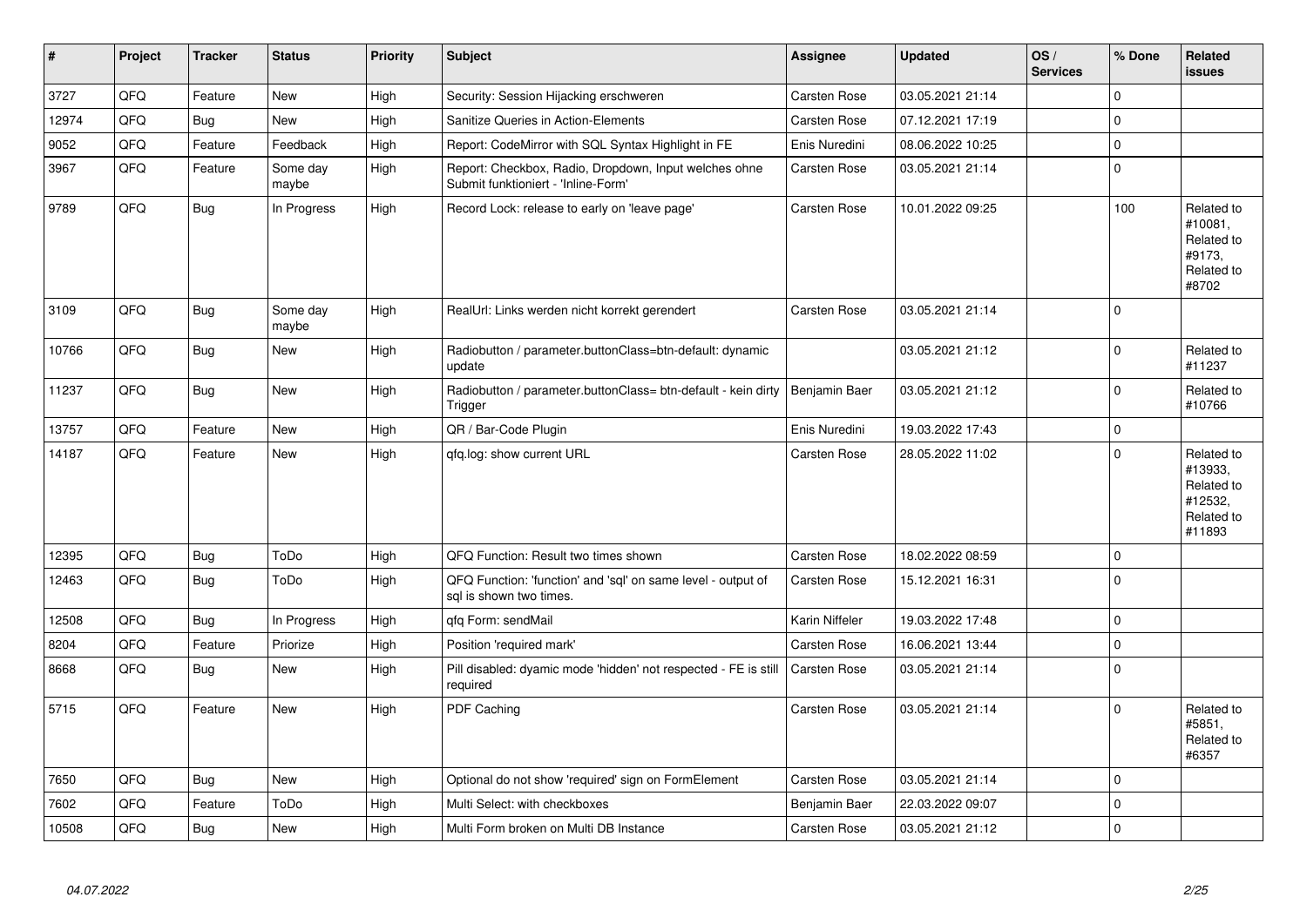| ∦     | Project | <b>Tracker</b> | <b>Status</b>     | <b>Priority</b> | <b>Subject</b>                                                                          | <b>Assignee</b> | <b>Updated</b>   | OS/<br><b>Services</b> | % Done       | Related<br><b>issues</b>                        |
|-------|---------|----------------|-------------------|-----------------|-----------------------------------------------------------------------------------------|-----------------|------------------|------------------------|--------------|-------------------------------------------------|
| 5459  | QFQ     | Bug            | <b>New</b>        | High            | Multi DB: spread system tables between 'QFQ' and<br>Data'-DB                            | Carsten Rose    | 03.05.2021 21:14 |                        | $\Omega$     | Related to<br>#4720                             |
| 9517  | QFQ     | Feature        | In Progress       | High            | Input multiple tags with typeahead                                                      | Carsten Rose    | 03.05.2021 21:14 |                        | 40           | Related to<br>#10150                            |
| 12513 | QFQ     | <b>Bug</b>     | <b>New</b>        | High            | Implement server side check of maxlength                                                | Carsten Rose    | 07.12.2021 17:19 |                        | $\mathbf 0$  |                                                 |
| 3570  | QFQ     | <b>Bug</b>     | Some day<br>maybe | High            | Formular mit prmitnew permitEdit=Always wird nicht<br>aufgerufen (ist leer)             | Carsten Rose    | 03.05.2021 21:14 |                        | $\Omega$     |                                                 |
| 8891  | QFQ     | Bug            | New               | High            | formSubmitLog: do not log passwords                                                     | Enis Nuredini   | 25.03.2022 09:06 |                        | $\mathbf{0}$ |                                                 |
| 9548  | QFQ     | Feature        | Feedback          | High            | FormElement: Pattern mismatch - optional report only on<br>focus lost                   | Benjamin Baer   | 03.05.2021 21:14 |                        | $\Omega$     |                                                 |
| 8083  | QFQ     | <b>Bug</b>     | <b>New</b>        | High            | FormEditor: primary table list does not respect<br>'indexDb={{indexData:Y}}'            | Carsten Rose    | 03.05.2021 21:14 |                        | $\Omega$     | Has<br>duplicate<br>#6678                       |
| 13716 | QFQ     | <b>Bug</b>     | <b>New</b>        | High            | Firefox ask to store username/password                                                  | Enis Nuredini   | 30.05.2022 09:31 |                        | $\Omega$     | Related to<br>#13827                            |
| 9347  | QFQ     | Bug            | <b>New</b>        | High            | FE.type=upload with dynamic show/hidden: required not<br>detected                       | Carsten Rose    | 12.06.2021 10:40 |                        | $\Omega$     | Related to<br>#5305,<br>Related to<br>#12398    |
| 7899  | QFQ     | <b>Bug</b>     | <b>New</b>        | High            | Fe.type=password / retype / required: always complain about<br>missing value            | Carsten Rose    | 03.05.2021 21:14 |                        | $\Omega$     |                                                 |
| 9531  | QFQ     | <b>Bug</b>     | <b>New</b>        | High            | FE File: Dynamic Update / modeSql / required detected even   Carsten Rose<br>it not set |                 | 11.06.2021 20:32 |                        | $\Omega$     | Related to<br>#12398                            |
| 12066 | QFQ     | <b>Bug</b>     | <b>New</b>        | High            | enterAsSubmit: Forward wird nicht ausgeführt                                            | Enis Nuredini   | 29.05.2022 09:23 |                        | $\mathbf 0$  |                                                 |
| 12670 | QFQ     | <b>Bug</b>     | <b>New</b>        | High            | Dropdown-Menu classes können nicht mehr angegeben<br>werden                             | Carsten Rose    | 07.12.2021 17:19 |                        | $\Omega$     |                                                 |
| 5221  | QFQ     | <b>Bug</b>     | <b>New</b>        | High            | Download Dialog: Bleibt stehen in FF wenn Datei<br>automatisch gespeichert wird.        | Carsten Rose    | 03.05.2021 21:14 |                        | $\Omega$     |                                                 |
| 3990  | QFQ     | Feature        | Some day<br>maybe | High            | custom class definition: add space automatically                                        | Carsten Rose    | 03.05.2021 21:14 |                        | $\Omega$     |                                                 |
| 8082  | QFQ     | Feature        | Priorize          | High            | Contact form without saving record                                                      | Carsten Rose    | 07.12.2021 15:20 |                        | $\Omega$     | Related to<br>#8587,<br><b>Blocks</b><br>#11850 |
| 4279  | QFQ     | <b>Bug</b>     | Some day<br>maybe | High            | config.linkVars lost                                                                    | Carsten Rose    | 03.05.2021 21:14 |                        | $\Omega$     |                                                 |
| 11057 | QFQ     | <b>Bug</b>     | <b>New</b>        | High            | Checkboxes ohne span.checkmark im Report werden<br>ausgeblendet                         | Benjamin Baer   | 03.05.2021 21:12 |                        | $\Omega$     | Related to<br>#11039                            |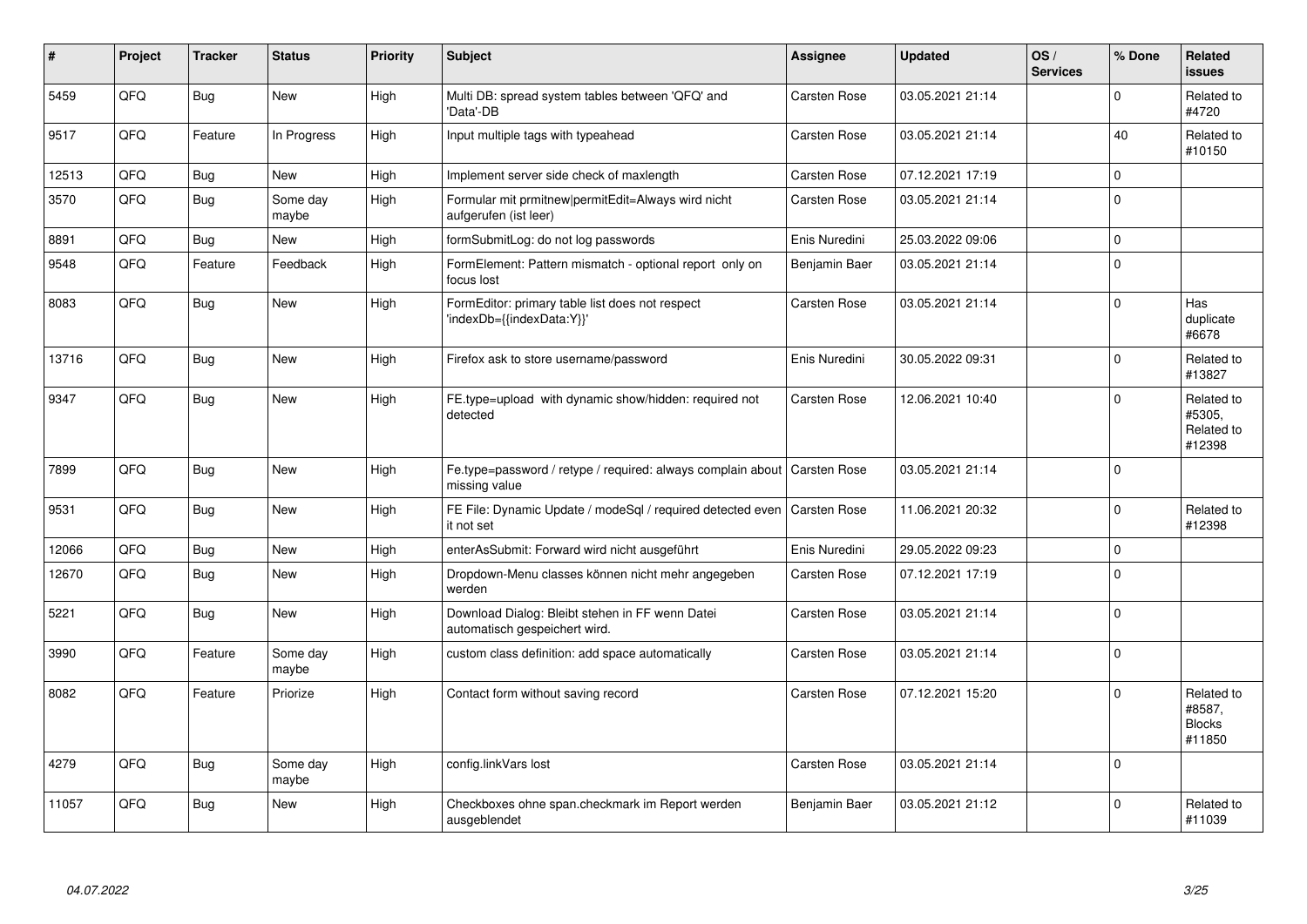| $\vert$ # | Project | <b>Tracker</b> | <b>Status</b>     | <b>Priority</b> | <b>Subject</b>                                                                                                                        | Assignee            | <b>Updated</b>   | OS/<br><b>Services</b> | % Done      | Related<br><b>issues</b>                                             |
|-----------|---------|----------------|-------------------|-----------------|---------------------------------------------------------------------------------------------------------------------------------------|---------------------|------------------|------------------------|-------------|----------------------------------------------------------------------|
| 11893     | QFQ     | Feature        | <b>New</b>        | High            | Broken SIP: a) only report one time, b) only report in main<br>column                                                                 | <b>Carsten Rose</b> | 12.05.2021 12:13 |                        | $\Omega$    | Related to<br>#12532.<br>Related to<br>#14187                        |
| 11630     | QFQ     | <b>Bug</b>     | Feedback          | High            | Bitte check ob CALL() in 20.11.0 noch so funktioniert wie in<br>20.4.1                                                                | Enis Nuredini       | 28.05.2022 13:45 |                        | $\Omega$    | Related to<br>#11325                                                 |
| 8431      | QFQ     | <b>Bug</b>     | New               | High            | autocron.php with wrong path                                                                                                          | Carsten Rose        | 03.05.2021 21:14 |                        | $\mathbf 0$ |                                                                      |
| 3848      | QFQ     | Feature        | Some day<br>maybe | High            | Antivirus check fuer Upload files in gfg?                                                                                             | Carsten Rose        | 03.05.2021 21:14 |                        | $\Omega$    | Related to<br>#4131                                                  |
| 8962      | QFQ     | Feature        | <b>New</b>        | High            | allow for form fields with identical names                                                                                            | Carsten Rose        | 03.05.2021 21:14 |                        | $\Omega$    |                                                                      |
| 12544     | QFQ     | Feature        | New               | High            | a) ' AS _link' new also as ' AS _format', b) sortierung via<br>'display: none;', c) '_format' benoeitgt nicht zwingend<br>u/U/p/m/z/d | Carsten Rose        | 14.12.2021 16:03 |                        | $\Omega$    |                                                                      |
| 4138      | QFQ     | <b>Bug</b>     | Some day<br>maybe | Normal          | _style fehlt                                                                                                                          |                     | 11.12.2019 16:03 |                        | $\Omega$    |                                                                      |
| 4349      | QFQ     | Feature        | Some day<br>maybe | Normal          | link download: downloaded external URL to<br>deliver/concatenate - check mimetipe and handle it correctly                             | Carsten Rose        | 11.12.2019 16:02 |                        | $\Omega$    |                                                                      |
| 4606      | QFQ     | Feature        | Some day<br>maybe | Normal          | link: qualifier to render bootstrap button                                                                                            | Carsten Rose        | 01.02.2020 23:19 |                        | $\Omega$    |                                                                      |
| 4343      | QFQ     | Feature        | Some day<br>maybe | Normal          | Link: Classifier to add 'attributes'                                                                                                  | <b>Carsten Rose</b> | 01.02.2020 23:20 |                        | $\Omega$    | Related to<br>#14077                                                 |
| 5342      | QFQ     | Feature        | Some day<br>maybe | Normal          | link - with HTML Attributes                                                                                                           |                     | 01.02.2020 23:20 |                        | $\Omega$    | Related to<br>#14077                                                 |
| 4122      | QFQ     | <b>Bug</b>     | Some day<br>maybe | Normal          | file: Render Mode hat keinen Effekt                                                                                                   |                     | 11.12.2019 16:03 |                        | $\Omega$    |                                                                      |
| 2643      | QFQ     | <b>Bug</b>     | Some day<br>maybe | Normal          | Zend / PHP Webinars anschauen                                                                                                         | Carsten Rose        | 01.02.2020 15:56 |                        | $\Omega$    |                                                                      |
| 3285      | QFQ     | Feature        | Some day<br>maybe | Normal          | Zeichenlimit pro Feld: textarea / editor                                                                                              | Carsten Rose        | 11.12.2019 16:02 |                        | $\Omega$    |                                                                      |
| 13659     | QFQ     | <b>Bug</b>     | <b>New</b>        | Normal          | wrong sanitize class applied to R-store                                                                                               | Carsten Rose        | 15.01.2022 14:23 |                        | $\Omega$    |                                                                      |
| 13706     | QFQ     | Bug            | New               | Normal          | Wrong CheckType in FieldElement LastStatus of Form Cron                                                                               | <b>Carsten Rose</b> | 21.01.2022 18:20 |                        | $\Omega$    |                                                                      |
| 3677      | QFQ     | Feature        | Some day<br>maybe | Normal          | wkhtmitopdf: FE User access prohibited, if client IP changes<br>- \$TYPO3_CONF_VARS[FE][lockIP]                                       | Carsten Rose        | 11.12.2019 16:02 |                        | $\Omega$    |                                                                      |
| 10704     | QFQ     | Bug            | New               | Normal          | wkhtml problem rendering fullCalendar.js / fabric.js >><br>successor: puppeteer                                                       | Carsten Rose        | 12.11.2020 23:45 |                        | $\Omega$    | Related to<br>#5024,<br>Related to<br>#4650,<br>Related to<br>#10715 |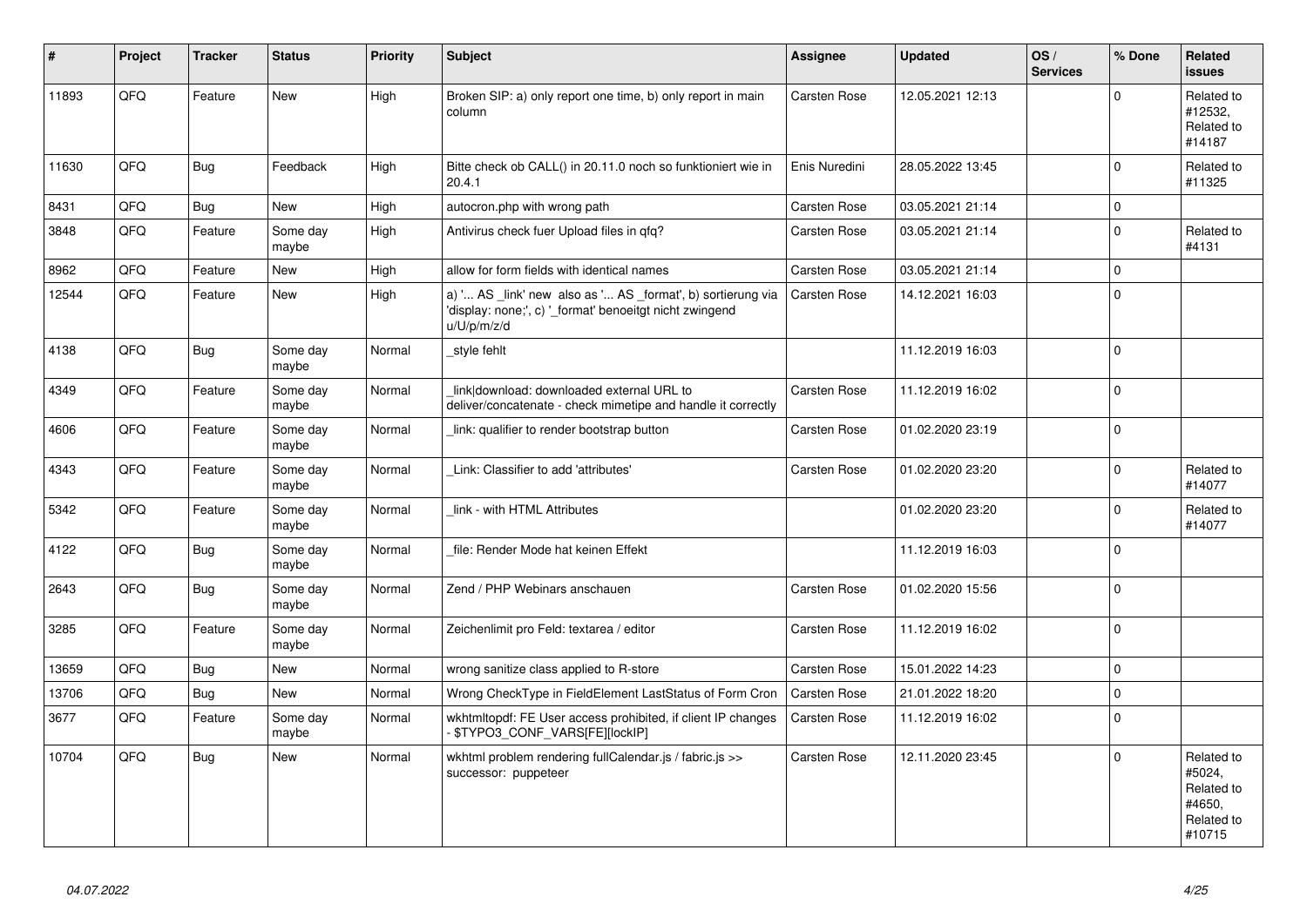| #     | Project | <b>Tracker</b> | <b>Status</b>     | <b>Priority</b> | <b>Subject</b>                                                                                                             | <b>Assignee</b>     | <b>Updated</b>   | OS/<br><b>Services</b> | % Done       | Related<br><b>issues</b>                                               |
|-------|---------|----------------|-------------------|-----------------|----------------------------------------------------------------------------------------------------------------------------|---------------------|------------------|------------------------|--------------|------------------------------------------------------------------------|
| 6855  | QFQ     | Feature        | <b>New</b>        | Normal          | With {{feUser:U}}!={{feUser:T}}: Save / Delete: only possible<br>with {{feUserSave:U}}='yes' and '{{feUserDelete:U}}='yes' | <b>Carsten Rose</b> | 01.02.2020 23:21 |                        | $\mathbf 0$  |                                                                        |
| 5665  | QFQ     | Feature        | Some day<br>maybe | Normal          | Versuch das '{{!' nicht mehr noetig ist.                                                                                   | Carsten Rose        | 01.02.2020 23:20 |                        | $\Omega$     | Related to<br>#7432,<br>Related to<br>#7434                            |
| 4652  | QFQ     | Feature        | Some day<br>maybe | Normal          | UZH CD: Weiterleitung auf benutzerdefinierte 403/404 Seite                                                                 | Carsten Rose        | 01.02.2020 23:20 |                        | $\Omega$     |                                                                        |
| 13354 | QFQ     | Feature        | <b>New</b>        | Normal          | Using Websocket in QFQ                                                                                                     | Carsten Rose        | 10.11.2021 15:47 |                        | $\mathbf{0}$ |                                                                        |
| 5991  | QFQ     | <b>Bug</b>     | Some day<br>maybe | Normal          | URLs with ' ' or long parameter are problematic                                                                            | Carsten Rose        | 01.02.2020 23:19 |                        | $\Omega$     |                                                                        |
| 3332  | QFO     | Feature        | Some day<br>maybe | Normal          | Uploads: Thumbnails, Details zum hochgeladenen File                                                                        | Carsten Rose        | 11.12.2019 16:02 |                        | $\Omega$     | Related to<br>#3264,<br>Related to<br>#5333                            |
| 7119  | QFQ     | Feature        | <b>New</b>        | Normal          | Upload: scaleDownWidth, scaleDownHeight                                                                                    | Carsten Rose        | 01.02.2020 23:21 |                        | $\Omega$     |                                                                        |
| 7175  | QFQ     | Feature        | <b>New</b>        | Normal          | Upload: md5 hash as filename                                                                                               | Carsten Rose        | 01.02.2020 23:21 |                        | $\mathbf 0$  |                                                                        |
| 5706  | QFQ     | <b>Bug</b>     | Some day<br>maybe | Normal          | upload: fileDestination needs to be sanatized                                                                              | Carsten Rose        | 01.02.2020 23:19 |                        | $\Omega$     |                                                                        |
| 6704  | QFQ     | Feature        | Some day<br>maybe | Normal          | Upload Mode: Bilder in Notizen rechts sollen aktuellen<br>Upload repräsentieren.                                           |                     | 01.02.2020 23:19 |                        | $\Omega$     | Related to<br>#3264                                                    |
| 5305  | QFQ     | Bug            | <b>New</b>        | Normal          | Upload FormElement: nicht disabled by readonly Form                                                                        | Carsten Rose        | 16.06.2021 13:43 |                        | $\Omega$     | Related to<br>#9347,<br>Related to<br>#9834                            |
| 10793 | QFQ     | Feature        | In Progress       | Normal          | Update NPM Packages                                                                                                        | Carsten Rose        | 07.09.2021 13:25 |                        | 30           |                                                                        |
| 9947  | QFQ     | Bug            | Priorize          | Normal          | Unwanted error message if missing 'typeAheadSqlPrefetch'                                                                   | <b>Carsten Rose</b> | 01.02.2020 10:13 |                        | $\mathbf 0$  |                                                                        |
| 4197  | QFQ     | Feature        | Some day<br>maybe | Normal          | Unit Test fuer JSON Stream von QuickFormQuery.php ><br>doForm()                                                            | Carsten Rose        | 11.12.2019 16:03 |                        | $\Omega$     |                                                                        |
| 13943 | QFQ     | <b>Bug</b>     | Priorize          | Normal          | unable to find formgroup                                                                                                   | Enis Nuredini       | 28.05.2022 11:03 |                        | $\Omega$     |                                                                        |
| 10661 | QFQ     | Bug            | In Progress       | Normal          | Typo3 Warnungen                                                                                                            | Carsten Rose        | 07.09.2021 13:23 |                        | $\Omega$     | Related to<br>#12440                                                   |
| 11320 | QFQ     | Feature        | Priorize          | Normal          | Typo3 Version 10 support                                                                                                   | Carsten Rose        | 05.05.2021 22:09 |                        | $\mathbf 0$  |                                                                        |
| 12440 | QFQ     | Feature        | In Progress       | Normal          | Typo3 V10 upgrade (durchfuehren und testen)                                                                                | <b>Carsten Rose</b> | 21.03.2022 09:53 |                        | 50           | Related to<br>#12357.<br>Related to<br>#12067,<br>Related to<br>#10661 |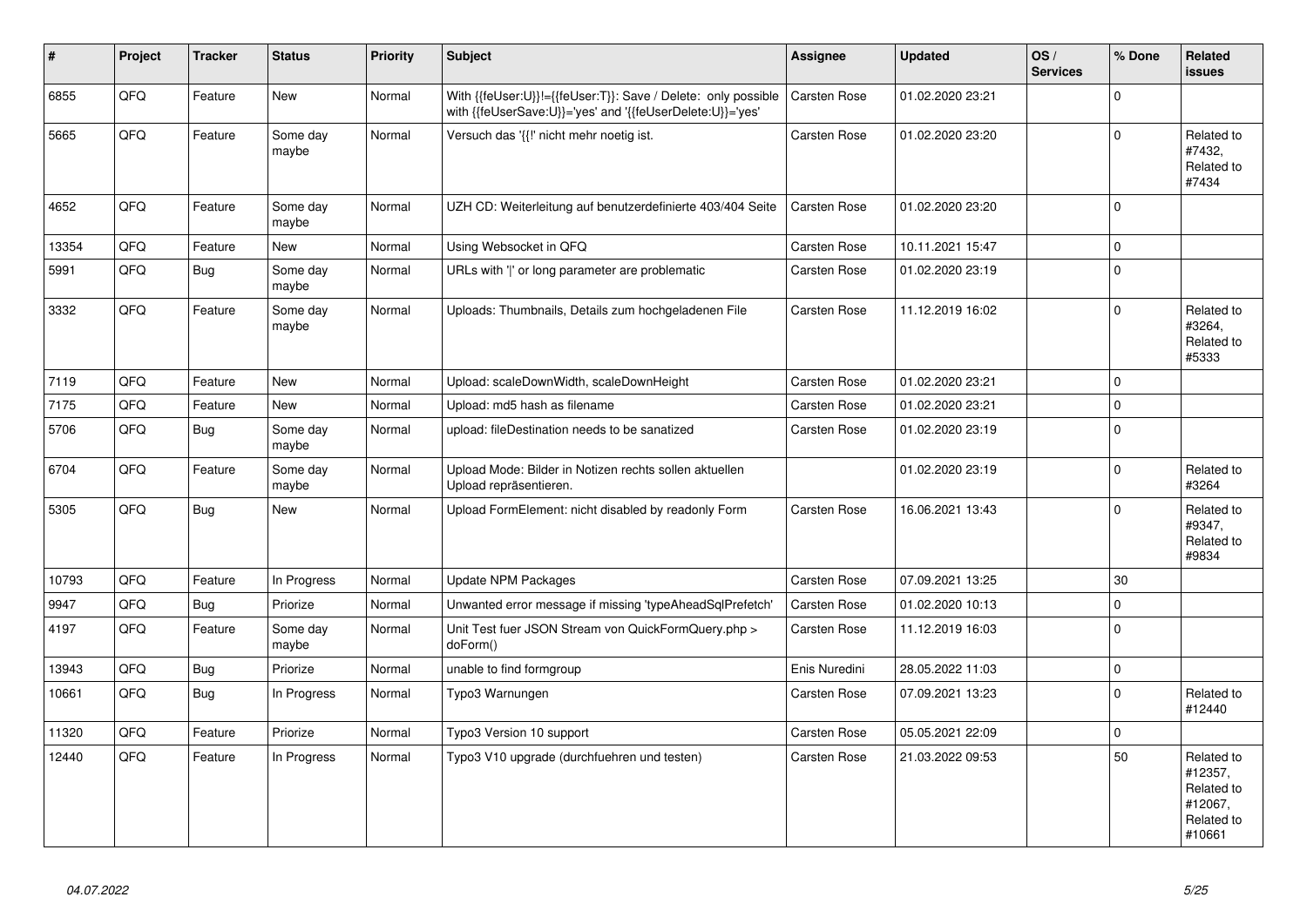| #     | Project | <b>Tracker</b> | <b>Status</b>     | <b>Priority</b> | Subject                                                                                                                                                  | <b>Assignee</b>     | <b>Updated</b>   | OS/<br><b>Services</b> | % Done      | Related<br>issues                           |
|-------|---------|----------------|-------------------|-----------------|----------------------------------------------------------------------------------------------------------------------------------------------------------|---------------------|------------------|------------------------|-------------|---------------------------------------------|
| 7219  | QFQ     | Bug            | <b>New</b>        | Normal          | typeSheadSql / typeAheadSqlPrefetch: change to curly<br>braces                                                                                           | Carsten Rose        | 01.02.2020 23:21 |                        | $\Omega$    |                                             |
| 10588 | QFQ     | <b>Bug</b>     | <b>New</b>        | Normal          | typeahed Tag: Doku anpassen                                                                                                                              | Carsten Rose        | 12.11.2020 23:45 |                        | $\mathbf 0$ |                                             |
| 9077  | QFQ     | <b>Bug</b>     | New               | Normal          | typeAheadSql: report broken SQL                                                                                                                          | Carsten Rose        | 29.06.2022 22:35 |                        | $\Omega$    | Related to<br>#4018                         |
| 9221  | QFQ     | Feature        | <b>New</b>        | Normal          | typeAhead: Zeichenlimite ausschalten                                                                                                                     | Carsten Rose        | 29.06.2022 22:36 |                        | $\mathbf 0$ |                                             |
| 10116 | QFQ     | Feature        | Some day<br>maybe | Normal          | TypeAhead: Tag - show inside 'input' element                                                                                                             | Carsten Rose        | 16.09.2021 15:09 |                        | $\mathbf 0$ |                                             |
| 10115 | QFQ     | Feature        | New               | Normal          | TypeAhead: static list                                                                                                                                   | Carsten Rose        | 26.02.2020 16:42 |                        | 100         |                                             |
| 4457  | QFQ     | Bug            | Priorize          | Normal          | typeahead: pressing return to select an item, saves the form<br>and closes the form.                                                                     | Benjamin Baer       | 03.01.2022 08:01 |                        | $\Omega$    | Related to<br>#4398                         |
| 4398  | QFQ     | Bug            | Some day<br>maybe | Normal          | Typeahead: mouse click in a prefilled input opens a single<br>item dropdown with the current value - click on it seems to<br>set the value, not the key. | Benjamin Baer       | 01.02.2020 23:20 |                        | $\Omega$    | Related to<br>#4457                         |
| 4018  | QFQ     | Feature        | New               | Normal          | typeahead: long query parameter / answer triggers 'Attack<br>detected' and purges current SIP storage.                                                   | <b>Carsten Rose</b> | 29.06.2022 22:46 |                        | $\Omega$    | Related to<br>#9077                         |
| 5805  | QFQ     | Feature        | Some day<br>maybe | Normal          | TypeAHead SQL value instead of key stored                                                                                                                |                     | 01.02.2020 23:19 |                        | $\Omega$    | Related to<br>#5444                         |
| 3895  | QFQ     | Bug            | Some day<br>maybe | Normal          | typeahead pedantic: on lehrkredit Idap webpass - if only one<br>person is in dropdown, such person can't be selected                                     | Carsten Rose        | 11.12.2019 16:03 |                        | $\Omega$    |                                             |
| 5894  | QFQ     | Feature        | Feedback          | Normal          | Typeahead in Report: show/hide rows dynamically                                                                                                          | Carsten Rose        | 18.02.2022 08:50 |                        | $\Omega$    | Related to<br>#5893,<br>Related to<br>#5885 |
| 5895  | QFQ     | Feature        | Some day<br>maybe | Normal          | Tutorial: List of all QFQ Features                                                                                                                       |                     | 01.02.2020 23:19 |                        | $\Omega$    |                                             |
| 12400 | QFQ     | Feature        | New               | Normal          | Tutorial ist in QFQ Doku, Wird in der Suche gefunden, es<br>gibt aber kein Menupunkt - Inhalt ueberpruefen                                               | Carsten Rose        | 03.05.2021 20:45 |                        | $\Omega$    |                                             |
| 12187 | QFQ     | Bug            | New               | Normal          | Trigger FormAsFile() via Report: probably problem with multi<br>DB setup                                                                                 | Carsten Rose        | 20.03.2021 21:20 |                        | $\mathbf 0$ |                                             |
| 8044  | QFQ     | Feature        | Priorize          | Normal          | Transaction: a) Form, b) Report                                                                                                                          | Carsten Rose        | 05.05.2021 22:14 |                        | $\Omega$    | Related to<br>#8043                         |
| 9968  | QFQ     | Feature        | Priorize          | Normal          | Tooltip in Links for Developer                                                                                                                           | <b>Carsten Rose</b> | 01.02.2020 23:17 |                        | $\Omega$    |                                             |
| 12664 | QFQ     | Feature        | New               | Normal          | TinyMCE: report/remove malicous HTML/JS Code                                                                                                             | Carsten Rose        | 19.03.2022 17:47 |                        | $\mathbf 0$ | Related to<br>#14320                        |
| 12632 | QFQ     | Feature        | New               | Normal          | TinyMCE: Prepare CSS classes for images                                                                                                                  | Carsten Rose        | 04.06.2021 14:35 |                        | 100         | Blocked by<br>#12186                        |
| 7239  | QFQ     | Feature        | New               | Normal          | TinyMCE: html tag whitelist                                                                                                                              | Carsten Rose        | 01.02.2020 23:21 |                        | 0           | Related to<br>#14320                        |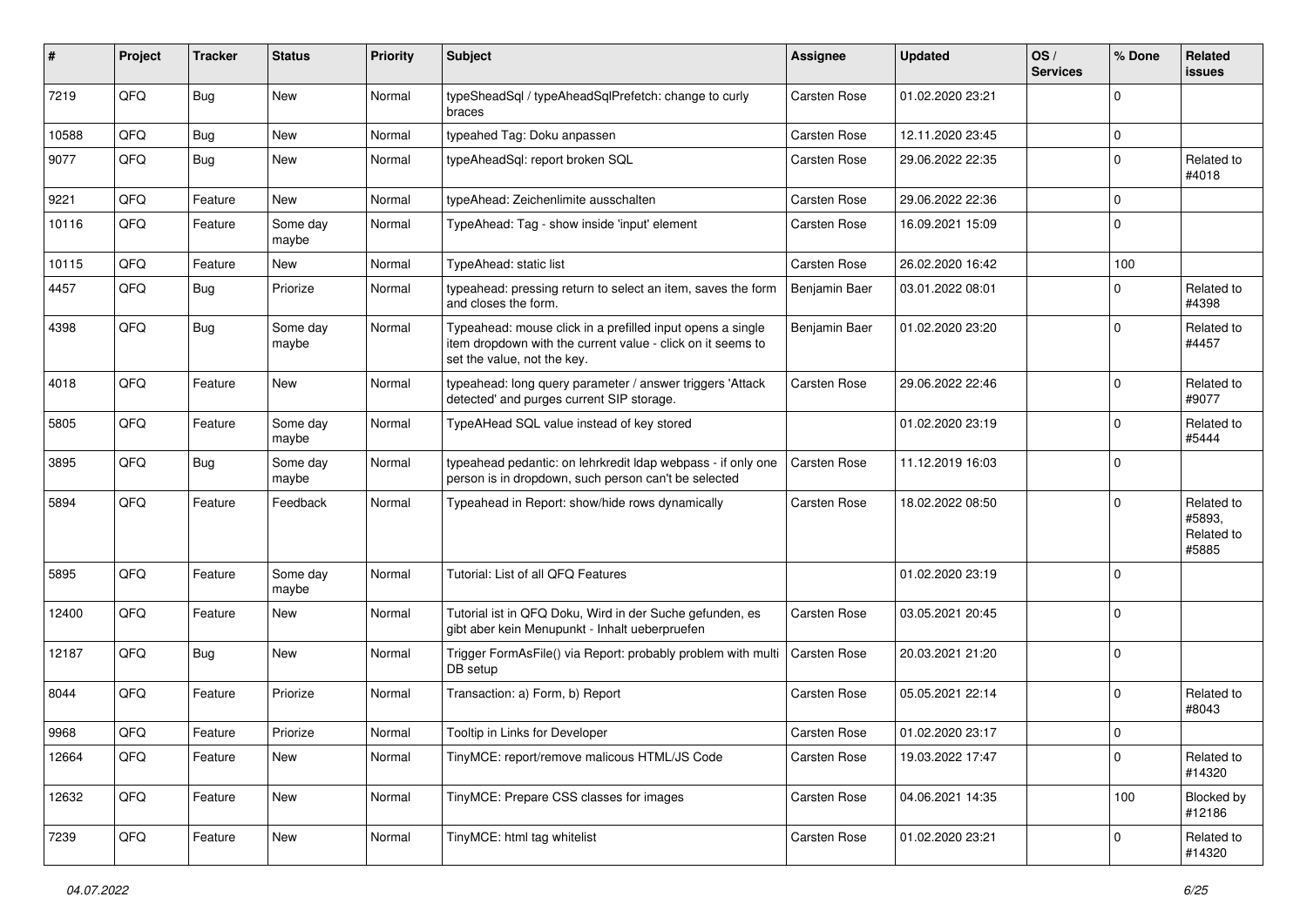| #     | Project | <b>Tracker</b> | <b>Status</b>     | <b>Priority</b> | <b>Subject</b>                                                                                            | <b>Assignee</b>     | <b>Updated</b>   | OS/<br><b>Services</b> | % Done      | Related<br><b>issues</b>                    |
|-------|---------|----------------|-------------------|-----------------|-----------------------------------------------------------------------------------------------------------|---------------------|------------------|------------------------|-------------|---------------------------------------------|
| 14463 | QFQ     | Support        | <b>New</b>        | Normal          | TinyMCE: FormElement.size = <width>,<height></height></width>                                             | Enis Nuredini       | 03.07.2022 17:52 |                        | $\Omega$    | Related to<br>#14455                        |
| 14455 | QFQ     | Support        | <b>New</b>        | Normal          | TinyMCE: Activate save button after upload picture over<br>drag&drop                                      | Enis Nuredini       | 03.07.2022 17:53 |                        | $\Omega$    | Related to<br>#14463                        |
| 12439 | QFQ     | Feature        | In Progress       | Normal          | TinyMCE Paste from Word & Character Count/Limit                                                           | Carsten Rose        | 05.05.2021 22:15 |                        | $\mathbf 0$ |                                             |
| 10782 | QFQ     | Feature        | Feedback          | Normal          | Tiny MCE: Image Upload                                                                                    | Enis Nuredini       | 16.05.2022 23:16 |                        | $\Omega$    | Related to<br>#12452                        |
| 9704  | QFQ     | Feature        | Some day<br>maybe | Normal          | Thumbnails Generieren beim Splitten von PDF Files                                                         | Carsten Rose        | 11.12.2019 16:01 |                        | $\Omega$    |                                             |
| 5452  | QFQ     | Feature        | Some day<br>maybe | Normal          | Thumbnails from PDF: bad quality                                                                          |                     | 01.02.2020 23:20 |                        | $\Omega$    |                                             |
| 7402  | QFQ     | Bug            | Some day<br>maybe | Normal          | thumbnail cache: outdated picture when permission denied<br>and permission resolved.                      |                     | 01.02.2020 23:20 |                        | $\Omega$    |                                             |
| 4757  | QFQ     | Feature        | Some day<br>maybe | Normal          | Test subrecord: download links ok? Links ok?                                                              | Carsten Rose        | 01.02.2020 23:20 |                        | $\Omega$    |                                             |
| 8056  | QFQ     | Feature        | Some day<br>maybe | Normal          | Termin Organisation (Reservation)                                                                         |                     | 01.02.2020 23:19 |                        | $\Omega$    | Related to<br>#8658                         |
| 4816  | QFQ     | Feature        | Some day<br>maybe | Normal          | Templates for QFQ Reports (Tables, Radios, )                                                              |                     | 01.02.2020 23:20 |                        | $\Omega$    |                                             |
| 10345 | QFQ     | Feature        | <b>New</b>        | Normal          | Templates - Patterns QFQ Style                                                                            |                     | 03.05.2021 21:01 |                        | $\Omega$    | Related to<br>#10713                        |
| 4549  | QFQ     | <b>Bug</b>     | Some day<br>maybe | Normal          | TemplateGroups: FE.type SELECT loose selected value<br>after save                                         | Carsten Rose        | 01.02.2020 23:20 |                        | $\Omega$    | Related to<br>#4548,<br>Related to<br>#4771 |
| 3588  | QFQ     | <b>Bug</b>     | Some day<br>maybe | Normal          | templateGroup: versteckte Elemente werden weiterhin<br>gespeichert.                                       | Carsten Rose        | 11.12.2019 16:02 |                        | $\Omega$    |                                             |
| 3385  | QFQ     | Feature        | Some day<br>maybe | Normal          | templateGroup: insert/update/delete non primary records                                                   | Carsten Rose        | 11.12.2019 16:02 |                        | $\Omega$    |                                             |
| 7521  | QFQ     | Feature        | New               | Normal          | TemplateGroup: fe.type=upload                                                                             | Carsten Rose        | 01.02.2020 23:21 |                        | $\Omega$    | Related to<br>#9706                         |
| 3882  | QFQ     | <b>Bug</b>     | Some day<br>maybe | Normal          | templateGroup: disable 'add' if limit is reached - funktioniert<br>nicht wenn bereits records existierten | Carsten Rose        | 11.12.2019 16:03 |                        | $\Omega$    |                                             |
| 12045 | QFQ     | Bug            | <b>New</b>        | Normal          | templateGroup afterSave FE: Aufruf ohne<br>sglHonorFormElements funktioniert nicht                        | Carsten Rose        | 18.02.2021 16:33 |                        | $\Omega$    |                                             |
| 12716 | QFQ     | <b>Bug</b>     | <b>New</b>        | Normal          | template group: Pattern only applied to first instance                                                    | <b>Carsten Rose</b> | 19.03.2022 17:47 |                        | $\mathbf 0$ |                                             |
| 4445  | QFQ     | Feature        | Some day<br>maybe | Normal          | template group: Option to simulate fieldset                                                               |                     | 28.06.2021 14:11 |                        | $\Omega$    |                                             |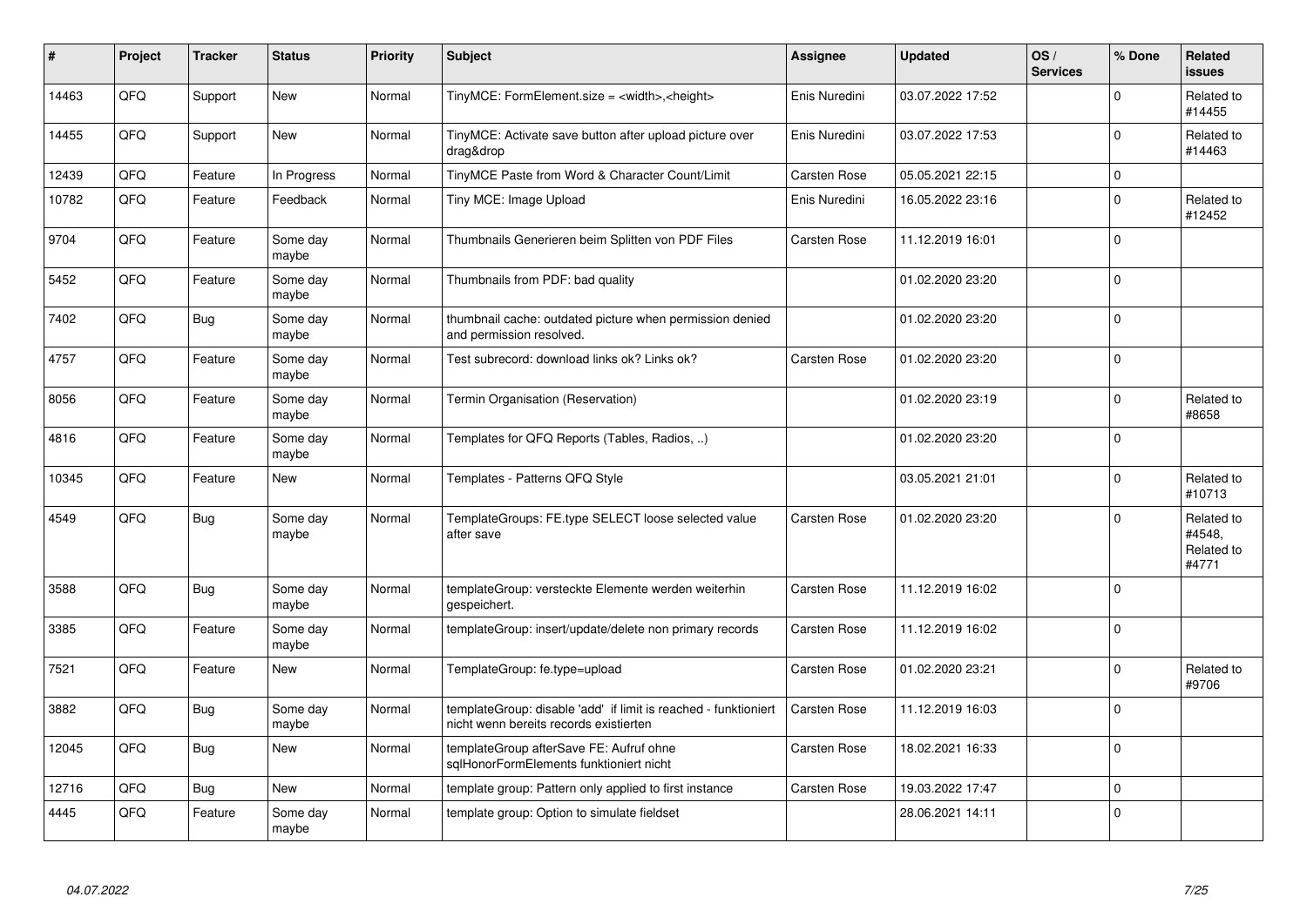| ∦     | Project | <b>Tracker</b> | <b>Status</b>     | <b>Priority</b> | Subject                                                                                              | Assignee                                               | <b>Updated</b>   | OS/<br><b>Services</b> | % Done       | Related<br>issues                             |                      |
|-------|---------|----------------|-------------------|-----------------|------------------------------------------------------------------------------------------------------|--------------------------------------------------------|------------------|------------------------|--------------|-----------------------------------------------|----------------------|
| 6970  | QFQ     | Feature        | Some day<br>maybe | Normal          | tablesorter: default fuer 'sortReset' aendern von 'Ctrl' zu 'Alt'                                    | Benjamin Baer                                          | 01.02.2020 23:21 |                        | $\Omega$     |                                               |                      |
| 12679 | QFQ     | Feature        | New               | Normal          | tablesorter: custom column width                                                                     | Carsten Rose                                           | 16.06.2021 11:10 |                        | $\mathbf 0$  |                                               |                      |
| 11892 | QFQ     | Feature        | New               | Normal          | tablesorter: columns with links are hard to order - new<br>qualifier 'Y: <ord>'</ord>                | Enis Nuredini                                          | 23.03.2022 09:22 |                        | $\Omega$     |                                               |                      |
| 9130  | QFQ     | Feature        | Some day<br>maybe | Normal          | tablesorter: Automatic Row numbering / Zeilenummer                                                   | Benjamin Baer                                          | 01.02.2020 23:22 |                        | $\Omega$     |                                               |                      |
| 10745 | QFQ     | Feature        | Some day<br>maybe | Normal          | <b>Tablesorter Excel Export</b>                                                                      | Carsten Rose                                           | 16.09.2021 15:09 |                        | $\Omega$     |                                               |                      |
| 14304 | QFQ     | Bug            | New               | Normal          | table sorter view safer does not work                                                                | Carsten Rose                                           | 10.06.2022 11:49 |                        | $\Omega$     |                                               |                      |
| 12584 | QFQ     | Feature        | Feedback          | Normal          | T3 v10 migration script: replace alias-patterns (v11)                                                | Carsten Rose                                           | 28.05.2022 11:12 |                        | 100          |                                               |                      |
| 3402  | QFQ     | Feature        | Some day<br>maybe | Normal          | Syntax Highlighting via CodeMirror                                                                   | Carsten Rose                                           | 11.12.2019 16:02 |                        | 100          | Related to<br>#3207                           |                      |
| 12520 | QFQ     | Bug            | New               | Normal          | Switch FE User: still active even FE User session expired                                            | Carsten Rose                                           | 19.03.2022 17:48 |                        | $\Omega$     |                                               |                      |
| 12477 | QFQ     | Feature        | <b>New</b>        | Normal          | Support for refactoring: Form, FormElement, diverse<br>Tabellen/Spalten, tt-content Records          | Carsten Rose                                           | 03.05.2021 20:45 |                        | $\Omega$     |                                               |                      |
| 7574  | QFQ     | Bug            | <b>New</b>        | Normal          | Substitute error: form element not reported / dont parse<br>Form.note                                | Carsten Rose                                           | 01.02.2020 23:21 |                        | $\mathbf 0$  |                                               |                      |
| 7281  | QFQ     | Bug            | Some day<br>maybe | Normal          | Subrecords: on large screen separator line too short                                                 |                                                        | 01.02.2020 23:19 |                        | $\Omega$     |                                               |                      |
| 12135 | QFQ     | Feature        | New               | Normal          | Subrecord: Notiz                                                                                     |                                                        | 24.04.2021 16:58 |                        | $\mathbf{0}$ |                                               |                      |
| 11955 | QFQ     | Feature        | New               | Normal          | subrecord: new title option to set <th> attributes - e.g. to<br/>customize tablesorter options.</th> | attributes - e.g. to<br>customize tablesorter options. | Carsten Rose     | 03.05.2021 20:47       |              | $\Omega$                                      | Related to<br>#11775 |
| 8187  | QFQ     | Feature        | <b>New</b>        | Normal          | Subrecord: enable/hide new button - make new/edit/delete<br>customizeable.                           | Carsten Rose                                           | 06.03.2021 18:44 |                        | $\Omega$     | Related to<br>#11326                          |                      |
| 3432  | QFQ     | Feature        | New               | Normal          | subrecord: dynamicUpdate                                                                             | Carsten Rose                                           | 11.06.2020 21:10 |                        | $\Omega$     | Related to<br>#5691                           |                      |
| 11775 | QFQ     | Feature        | <b>New</b>        | Normal          | Subrecord Tooltip pro Feld                                                                           | Carsten Rose                                           | 18.12.2020 15:22 |                        | $\Omega$     | Related to<br>#11955                          |                      |
| 12413 | QFQ     | Feature        | <b>New</b>        | Normal          | STORE_TYPO3: enhance for {{be_users.email:T}},<br>{{fe users.email:T}}                               | <b>Carsten Rose</b>                                    | 03.05.2021 20:45 |                        | $\Omega$     | Related to<br>#12412,<br>Related to<br>#10012 |                      |
| 9129  | QFQ     | Feature        | New               | Normal          | sqlValidate: Message as notification, not as error                                                   | Carsten Rose                                           | 01.02.2020 23:22 |                        | $\mathbf 0$  | Related to<br>#9128                           |                      |
| 4026  | QFQ     | Feature        | Some day<br>maybe | Normal          | sqlLog.sql: log number of FE.id                                                                      | Carsten Rose                                           | 11.12.2019 16:03 |                        | $\mathbf{0}$ | Related to<br>#5458                           |                      |
| 3941  | QFQ     | Feature        | Some day<br>maybe | Normal          | sqlAfter: es sollten mehrere moeglich sein                                                           | Carsten Rose                                           | 11.12.2019 16:03 |                        | $\mathbf 0$  | Related to<br>#3942                           |                      |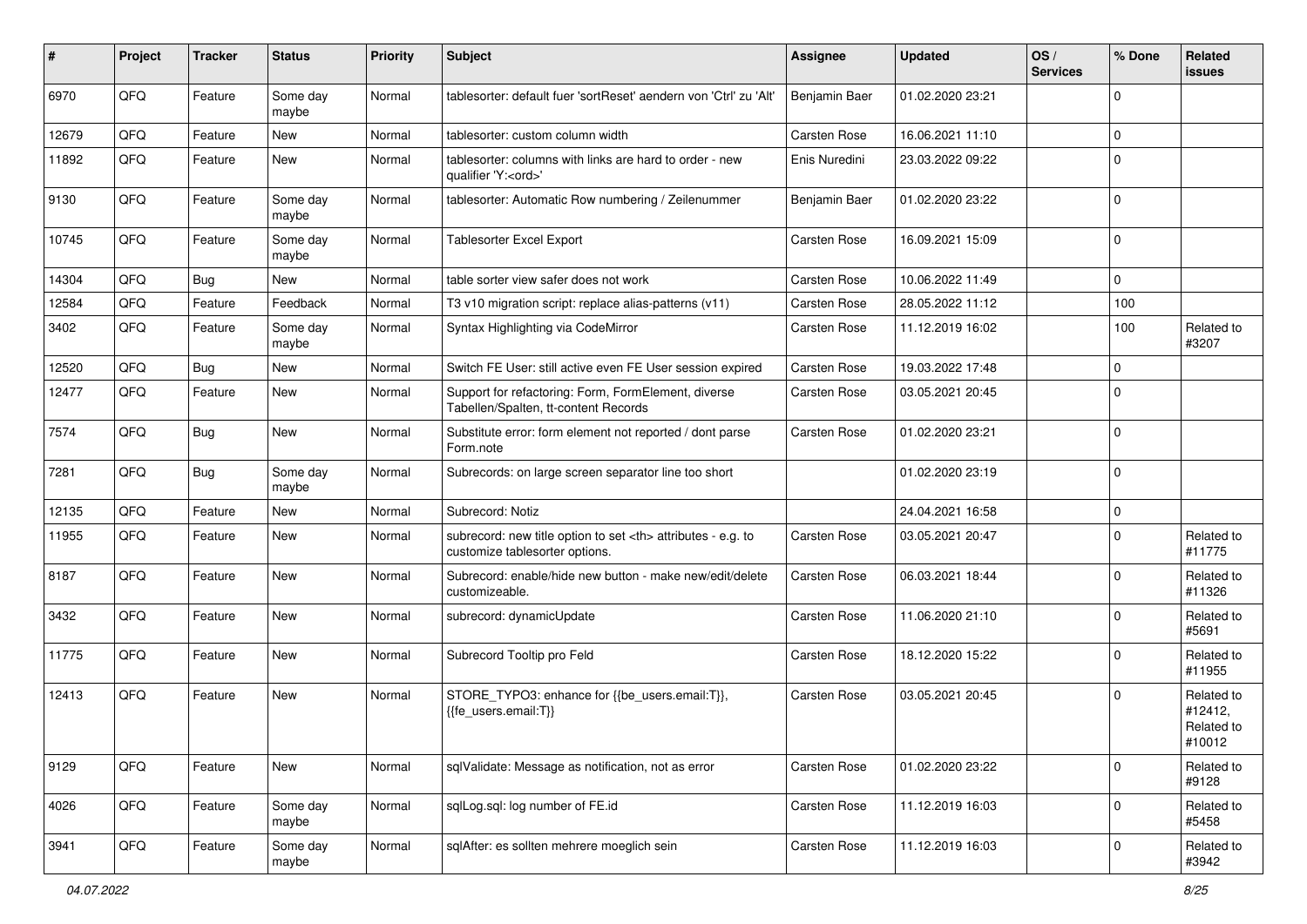| #     | Project | <b>Tracker</b> | <b>Status</b>     | <b>Priority</b> | <b>Subject</b>                                                                                     | <b>Assignee</b>     | <b>Updated</b>   | OS/<br><b>Services</b> | % Done         | Related<br>issues   |
|-------|---------|----------------|-------------------|-----------------|----------------------------------------------------------------------------------------------------|---------------------|------------------|------------------------|----------------|---------------------|
| 12504 | QFQ     | Feature        | Priorize          | Normal          | sql.log: report fe.id                                                                              | Carsten Rose        | 05.05.2021 22:09 |                        | $\Omega$       |                     |
| 4050  | QFQ     | Feature        | New               | Normal          | sql.log: 1) FormElement ID which causes a specific action,<br>2) Result in the same row.           | <b>Carsten Rose</b> | 15.04.2020 11:35 |                        | 0              | Related to<br>#5458 |
| 8806  | QFQ     | Feature        | <b>New</b>        | Normal          | SQL Function nl2br                                                                                 | Carsten Rose        | 01.02.2020 23:22 |                        | 0              |                     |
| 9928  | QFQ     | Feature        | Priorize          | Normal          | SpecialColumnName: a) Deprecated: ' AS "_+tag " ', b)<br>New: ' AS "_ <tag1><tag2>"'</tag2></tag1> | Carsten Rose        | 01.02.2020 23:17 |                        | $\Omega$       | Related to<br>#9929 |
| 7683  | QFQ     | Feature        | <b>New</b>        | Normal          | Special column names in '{{ SELECT  AS _link }}' should<br>be detected                             | <b>Carsten Rose</b> | 01.02.2020 23:21 |                        | $\mathbf 0$    |                     |
| 4442  | QFQ     | Feature        | Some day<br>maybe | Normal          | Special Column Name: _link - new symbol G (Glyph) to<br>choose any available symbol                |                     | 11.12.2019 16:02 |                        | $\mathbf 0$    |                     |
| 12512 | QFQ     | Bug            | <b>New</b>        | Normal          | Some MySQL Installation can't use 'stored procedures'                                              | <b>Carsten Rose</b> | 19.03.2022 17:48 |                        | $\mathbf 0$    |                     |
| 9707  | QFQ     | Feature        | <b>New</b>        | Normal          | SIP security: encode pageld and check pageld on decode                                             | <b>Carsten Rose</b> | 01.02.2020 23:22 |                        | $\mathbf 0$    |                     |
| 7107  | QFQ     | Feature        | Some day<br>maybe | Normal          | Showcase Registration Tool: Anmeldung / Administration :<br>Liste Anmeldungen / Emaileinaldung     | Carsten Rose        | 11.12.2019 16:01 |                        | $\mathbf 0$    |                     |
| 8963  | QFQ     | Feature        | Priorize          | Normal          | Setting values in a store: flexible way                                                            | <b>Carsten Rose</b> | 05.05.2021 22:10 |                        | 0              | Related to<br>#8975 |
| 4551  | QFQ     | Feature        | Some day<br>maybe | Normal          | Set 'pills' via dynamicUpdate to show/hide/disabled                                                |                     | 01.02.2020 23:20 |                        | $\Omega$       | Related to<br>#3752 |
| 4956  | QFQ     | Feature        | Some day<br>maybe | Normal          | Sendmail: Benutzerdefinierte Headers                                                               | <b>Carsten Rose</b> | 11.12.2019 16:02 |                        | $\Omega$       |                     |
| 7014  | QFQ     | Bug            | <b>New</b>        | Normal          | Sending invalid emails succeeds when<br>debug.redirectAllMailTo is set                             | <b>Carsten Rose</b> | 01.02.2020 23:21 |                        | $\Omega$       |                     |
| 11080 | QFQ     | Feature        | <b>New</b>        | Normal          | Send MQTT messages                                                                                 | <b>Carsten Rose</b> | 29.08.2020 19:49 |                        | $\mathbf 0$    |                     |
| 13899 | QFQ     | <b>Bug</b>     | ToDo              | Normal          | Selenium: zum laufen bringen                                                                       | Enis Nuredini       | 25.03.2022 10:24 |                        | $\mathbf 0$    |                     |
| 13900 | QFQ     | Feature        | Priorize          | Normal          | Selenium: Check das Cookie/PDF funktioniert                                                        | Enis Nuredini       | 25.03.2022 12:45 |                        | $\mathbf 0$    |                     |
| 14227 | QFQ     | Feature        | New               | Normal          | Selenium Konkurrenz: cypress.io                                                                    | Enis Nuredini       | 28.05.2022 11:02 |                        | $\mathbf 0$    |                     |
| 7616  | QFQ     | <b>Bug</b>     | Priorize          | Normal          | Selectlist with Enum & Dynamic Update                                                              | Carsten Rose        | 01.02.2020 10:13 |                        | $\Omega$       |                     |
| 7519  | QFQ     | Feature        | New               | Normal          | Select: Multi                                                                                      | <b>Carsten Rose</b> | 01.02.2020 23:22 |                        | $\mathbf 0$    |                     |
| 7730  | QFQ     | Feature        | Priorize          | Normal          | SELECT Box: title in between                                                                       | Benjamin Baer       | 01.02.2020 23:22 |                        | 0              |                     |
| 11076 | QFQ     | Feature        | In Progress       | Normal          | SELECT  AS _websocket                                                                              | Carsten Rose        | 30.08.2020 17:49 |                        | $\mathbf 0$    |                     |
| 5428  | QFQ     | Feature        | Some day<br>maybe | Normal          | secure thumbnail: late render on access.                                                           | Carsten Rose        | 01.02.2020 23:20 |                        | $\overline{0}$ |                     |
| 5366  | QFQ     | Feature        | Priorize          | Normal          | Saving with keyboard shortcuts                                                                     | Benjamin Baer       | 21.03.2022 09:47 |                        | $\overline{0}$ |                     |
| 9394  | QFQ     | Feature        | Priorize          | Normal          | REST: allow for non numerical ids in get requests                                                  | Carsten Rose        | 05.05.2021 22:10 |                        | 0              |                     |
| 7921  | QFQ     | Feature        | Some day<br>maybe | Normal          | Rest API Export: URL kuerzer machen                                                                |                     | 01.02.2020 23:19 |                        | $\overline{0}$ |                     |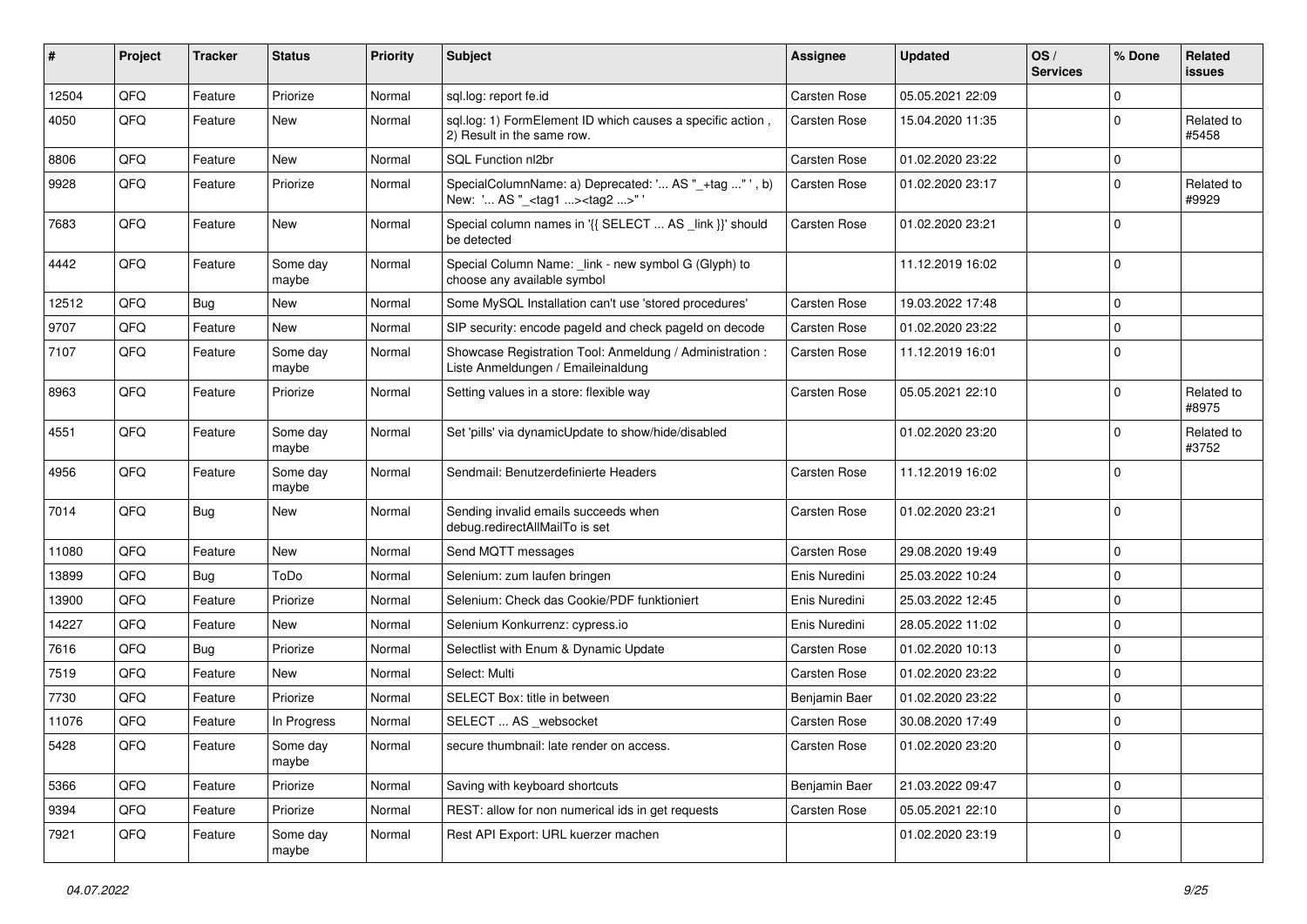| $\vert$ # | Project | <b>Tracker</b> | <b>Status</b>     | <b>Priority</b> | Subject                                                                                            | <b>Assignee</b>     | <b>Updated</b>   | OS/<br><b>Services</b> | % Done       | Related<br><b>issues</b>                                              |
|-----------|---------|----------------|-------------------|-----------------|----------------------------------------------------------------------------------------------------|---------------------|------------------|------------------------|--------------|-----------------------------------------------------------------------|
| 14028     | QFQ     | Feature        | New               | Normal          | Required notification: visual nicer                                                                | Enis Nuredini       | 28.05.2022 11:01 |                        | 0            |                                                                       |
| 4454      | QFQ     | Bug            | Some day<br>maybe | Normal          | Required Elements: multiple elements in a row - whole row<br>marked if only one input is empty.    | Benjamin Baer       | 01.02.2020 23:20 |                        | $\Omega$     |                                                                       |
| 9855      | QFQ     | Bug            | New               | Normal          | <b>Required Check</b>                                                                              |                     | 01.02.2020 15:56 |                        | $\mathbf 0$  |                                                                       |
| 5129      | QFQ     | Feature        | Some day<br>maybe | Normal          | Reports: SQL fuer x Achse und y Achse                                                              |                     | 11.12.2019 16:02 |                        | 0            |                                                                       |
| 5345      | QFQ     | Feature        | New               | Normal          | Report: UPDATE / INSERT / DELETE statements should<br>trigger subqueries, depending on the result. | Carsten Rose        | 27.05.2020 16:11 |                        | $\mathbf 0$  |                                                                       |
| 9811      | QFQ     | Feature        | New               | Normal          | Report: tag every n'th row                                                                         | Carsten Rose        | 01.02.2020 23:22 |                        | $\Omega$     |                                                                       |
| 4435      | QFQ     | Feature        | Some day<br>maybe | Normal          | Report: striptags - specify allowed tags                                                           |                     | 01.02.2020 23:20 |                        | $\mathbf{0}$ |                                                                       |
| 14323     | QFQ     | Bug            | In Progress       | Normal          | Report: render=both single - no impact                                                             | Carsten Rose        | 19.06.2022 18:31 |                        | 0            |                                                                       |
| 3991      | QFQ     | Feature        | Some day<br>maybe | Normal          | report: Columnname ' skipWrap' skips 'fbeg', 'fend'                                                | Carsten Rose        | 11.12.2019 16:03 |                        | $\Omega$     |                                                                       |
| 11534     | QFQ     | Feature        | <b>New</b>        | Normal          | Report: Action on selected rows - Table batchprocessing<br>feature                                 |                     | 18.11.2020 08:15 |                        | $\Omega$     |                                                                       |
| 9535      | QFQ     | <b>Bug</b>     | Feedback          | Normal          | Report:  AS '_vertical' - column to wide - vertical >> rot45,<br>rot90                             | Benjamin Baer       | 01.02.2020 15:56 |                        | $\Omega$     |                                                                       |
| 10463     | QFQ     | Feature        | New               | Normal          | Report _link: expliztes setzen von HTML Tags (Bedarf fuer<br>'data-selenium' & 'id')               | Enis Nuredini       | 23.03.2022 09:23 |                        | 0            | Related to<br>#7648                                                   |
| 6723      | QFQ     | Feature        | <b>New</b>        | Normal          | Report QFQ Installation and Version                                                                | Carsten Rose        | 12.06.2021 09:07 |                        | $\Omega$     |                                                                       |
| 7261      | QFQ     | Bug            | <b>New</b>        | Normal          | Report pathFilename for user without path, only the filename                                       | <b>Carsten Rose</b> | 01.02.2020 23:21 |                        | 0            |                                                                       |
| 9983      | QFQ     | Feature        | New               | Normal          | Report Notation: new keyword 'range'                                                               | Carsten Rose        | 01.02.2020 15:55 |                        | 0            |                                                                       |
| 8975      | QFO     | Feature        | <b>New</b>        | Normal          | Report Notation: 2.0                                                                               | Carsten Rose        | 01.02.2020 23:22 |                        | $\Omega$     | Related to<br>#8963                                                   |
| 11323     | QFQ     | Feature        | Some day<br>maybe | Normal          | Report Frontend Editor Modal + Codemirror                                                          | Carsten Rose        | 16.09.2021 15:10 |                        | <sup>0</sup> | Related to<br>#11036                                                  |
| 10005     | QFQ     | Feature        | Priorize          | Normal          | Report / special column name:  AS calendar                                                         | Carsten Rose        | 03.06.2020 17:28 |                        | 0            |                                                                       |
| 4640      | QFQ     | Feature        | Some day<br>maybe | Normal          | <b>Rename System Forms</b>                                                                         |                     | 01.02.2020 23:20 |                        | $\Omega$     |                                                                       |
| 12611     | QFQ     | Feature        | Some day<br>maybe | Normal          | Refactoring: Bootstrap with Lazy Loading                                                           | Carsten Rose        | 08.06.2022 10:37 |                        | 0            | Related to<br>#12490,<br>Related to<br>#10013,<br>Related to<br>#7732 |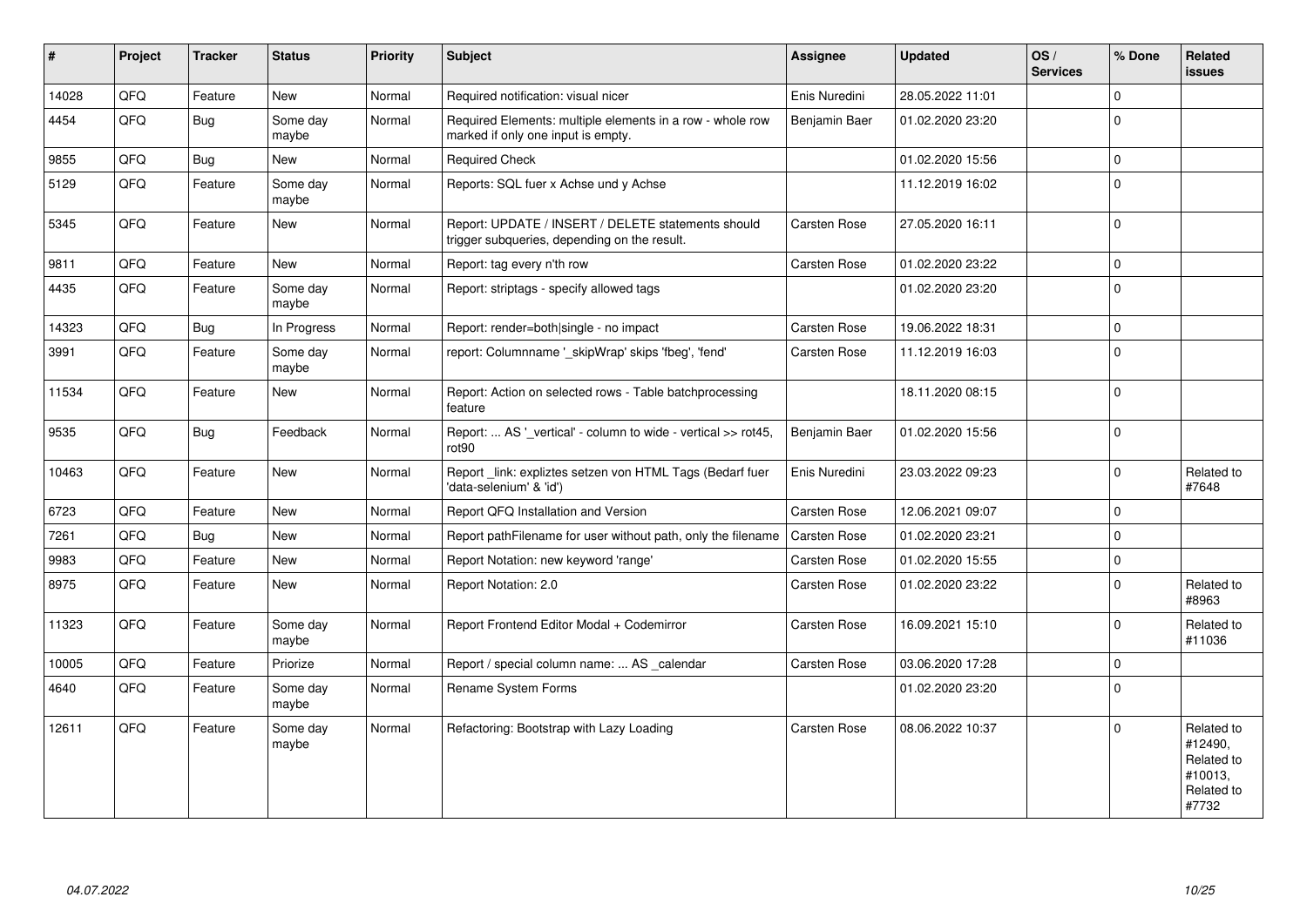| #     | Project | <b>Tracker</b> | <b>Status</b>     | <b>Priority</b> | <b>Subject</b>                                                                      | <b>Assignee</b>     | <b>Updated</b>   | OS/<br><b>Services</b> | % Done      | Related<br>issues                                                      |
|-------|---------|----------------|-------------------|-----------------|-------------------------------------------------------------------------------------|---------------------|------------------|------------------------|-------------|------------------------------------------------------------------------|
| 10012 | QFQ     | Feature        | Priorize          | Normal          | redirectAllMailTo: {{beEmail:T}}                                                    | <b>Carsten Rose</b> | 08.05.2021 09:54 |                        | $\Omega$    | Related to<br>#12412,<br>Related to<br>#12413,<br>Related to<br>#10011 |
| 13700 | QFQ     | Feature        | <b>New</b>        | Normal          | Redesign qfq.io Seite                                                               | <b>Carsten Rose</b> | 19.03.2022 17:43 |                        | $\mathbf 0$ |                                                                        |
| 7099  | QFQ     | Feature        | New               | Normal          | Redesign FormEditor                                                                 | Carsten Rose        | 01.02.2020 23:21 |                        | $\mathbf 0$ |                                                                        |
| 7480  | QFQ     | Feature        | <b>New</b>        | Normal          | Record History (Undo / Redo)                                                        | Carsten Rose        | 11.12.2019 16:16 |                        | $\mathbf 0$ | Related to<br>#2361                                                    |
| 7280  | QFQ     | Feature        | New               | Normal          | recently used table                                                                 | Carsten Rose        | 01.02.2020 23:21 |                        | $\mathbf 0$ |                                                                        |
| 1623  | QFQ     | Feature        | Some day<br>maybe | Normal          | RealURL                                                                             |                     | 11.12.2019 16:03 |                        | 30          |                                                                        |
| 3867  | QFQ     | Feature        | Priorize          | Normal          | Readonly Formular: Template Groups add/delete<br>ausbeldnen                         | Carsten Rose        | 05.05.2021 22:12 |                        | $\Omega$    |                                                                        |
| 7795  | QFQ     | Bug            | New               | Normal          | Readonly Form: Typeahead-Felder                                                     | Carsten Rose        | 01.02.2020 23:22 |                        | $\mathbf 0$ | Related to<br>#10640                                                   |
| 7513  | QFQ     | <b>Bug</b>     | New               | Normal          | Radios not correct aligned                                                          | Carsten Rose        | 01.02.2020 23:22 |                        | $\Omega$    |                                                                        |
| 11239 | QFQ     | Bug            | New               | Normal          | Radiobutton (plain): horizontales Rendern abhängig vom<br>Datentyp in der Datenbank | Carsten Rose        | 30.09.2020 18:37 |                        | $\Omega$    |                                                                        |
| 7924  | QFQ     | Feature        | New               | Normal          | Radio/Checkbox with Tooltip                                                         | Carsten Rose        | 01.02.2020 23:22 |                        | $\mathbf 0$ |                                                                        |
| 9020  | QFQ     | Bug            | Some day<br>maybe | Normal          | radio mit buttonClass und dynamicUpdate lassen sich nicht<br>kombinieren            |                     | 11.12.2019 16:01 |                        | $\Omega$    |                                                                        |
| 6483  | QFQ     | Bug            | New               | Normal          | R Store funktioniert nicht bei 'Report Notation' im FE                              | Carsten Rose        | 01.02.2020 23:21 |                        | $\mathbf 0$ |                                                                        |
| 5851  | QFQ     | Feature        | Some day<br>maybe | Normal          | Queue System implementieren: MQTT, RabbitMQ                                         |                     | 01.02.2020 23:20 |                        | $\Omega$    | Related to<br>#5715                                                    |
| 7520  | QFQ     | Feature        | New               | Normal          | QR Code:  AS _qr ( AS _link)                                                        | Carsten Rose        | 01.02.2020 23:22 |                        | $\mathbf 0$ |                                                                        |
| 4771  | QFQ     | Bug            | Some day<br>maybe | Normal          | qfq: select-down-values empty after save (edit-form for<br>program administrators)  | Carsten Rose        | 01.02.2020 23:20 |                        | $\mathbf 0$ | Related to<br>#4549, Has<br>duplicate<br>#4282                         |
| 8586  | QFQ     | Feature        | Some day<br>maybe | Normal          | QFQ: Enhance Error message for 'record not found'                                   | Carsten Rose        | 16.09.2021 15:10 |                        | $\mathbf 0$ |                                                                        |
| 5480  | QFQ     | Feature        | Some day<br>maybe | Normal          | QFQ: Dokumentation mit Screenshots versehen                                         | Carsten Rose        | 01.02.2020 23:20 |                        | $\mathbf 0$ | Related to<br>#9879                                                    |
| 6574  | QFQ     | Bug            | Priorize          | Normal          | qfq.log: Fehlermeldung wurde angezeigt, aber nicht geloggt                          | Carsten Rose        | 01.02.2020 10:13 |                        | $\mathbf 0$ |                                                                        |
| 13528 | QFQ     | <b>Bug</b>     | New               | Normal          | qfq.io > releases: es wird kein neues Release angelegt                              | Benjamin Baer       | 19.03.2022 17:46 |                        | $\mathbf 0$ |                                                                        |
| 4839  | QFQ     | Feature        | Some day<br>maybe | Normal          | qfq-handle in <head> Abschnitt</head>                                               | Carsten Rose        | 11.12.2019 16:02 |                        | $\mathbf 0$ |                                                                        |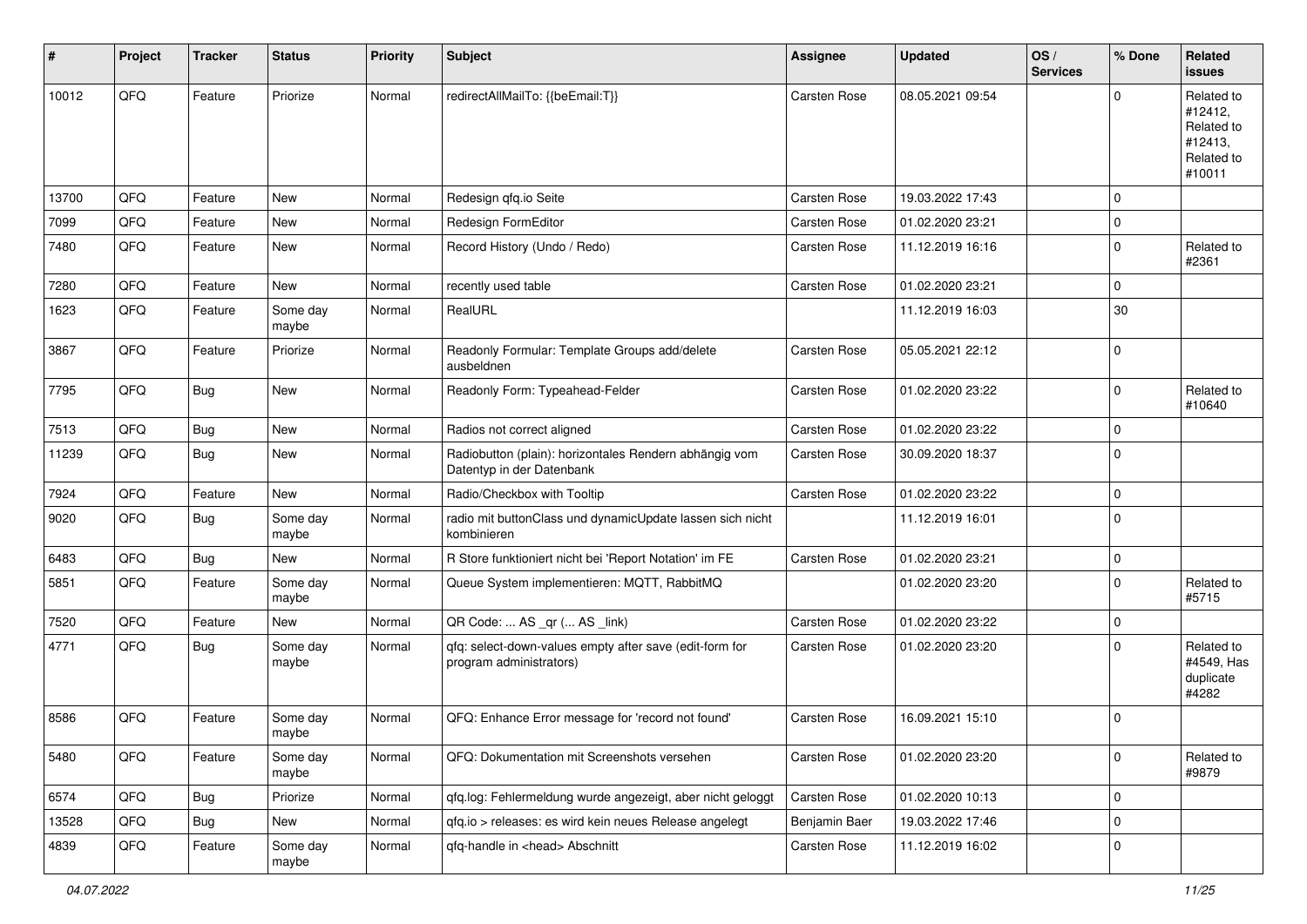| $\#$  | Project | <b>Tracker</b> | <b>Status</b>     | <b>Priority</b> | <b>Subject</b>                                                                                                                        | <b>Assignee</b>        | <b>Updated</b>   | OS/<br><b>Services</b> | % Done         | Related<br><b>issues</b> |
|-------|---------|----------------|-------------------|-----------------|---------------------------------------------------------------------------------------------------------------------------------------|------------------------|------------------|------------------------|----------------|--------------------------|
| 7108  | QFQ     | Feature        | Some day<br>maybe | Normal          | QFQ Wrap Elements                                                                                                                     |                        | 11.12.2019 16:01 |                        | $\Omega$       |                          |
| 3692  | QFQ     | Feature        | Some day<br>maybe | Normal          | QFQ Webseite                                                                                                                          | Benjamin Baer          | 11.12.2019 16:02 |                        | $\Omega$       | Related to<br>#5033      |
| 9927  | QFQ     | Feature        | New               | Normal          | QFQ Update: a) Update nur machen wenn BE User<br>eingeloggt ist., b) Bei Fehler genaue Meldung welcher<br>Updateschritt Probleme hat. | <b>Carsten Rose</b>    | 22.01.2020 12:59 |                        | $\Omega$       |                          |
| 7524  | QFQ     | Bug            | <b>New</b>        | Normal          | QFQ throws a 'General Error' if 'fileadmin/protected/log/' is<br>not writeable                                                        | <b>Carsten Rose</b>    | 01.02.2020 23:22 |                        | $\Omega$       |                          |
| 5892  | QFQ     | Feature        | Some day<br>maybe | Normal          | QFQ should use T3 API to manipulate FE GROUP<br>membership                                                                            |                        | 01.02.2020 23:20 |                        | $\Omega$       |                          |
| 13609 | QFQ     | Feature        | <b>New</b>        | Normal          | QFQ Introduction: Seite aufloesen                                                                                                     | Philipp<br>Gröbelbauer | 28.05.2022 11:02 |                        | $\mathbf 0$    |                          |
| 12465 | QFQ     | Feature        | <b>New</b>        | Normal          | QFQ Function: use in FE to fill StoreRecord                                                                                           | <b>Carsten Rose</b>    | 05.05.2021 21:58 |                        | $\mathbf 0$    |                          |
| 1635  | QFQ     | Feature        | Some day<br>maybe | Normal          | QFQ Extension content record: weitere Optionen<br>einblenden.                                                                         | <b>Carsten Rose</b>    | 11.12.2019 16:03 |                        | $\mathbf 0$    |                          |
| 9024  | QFQ     | Bug            | Some day<br>maybe | Normal          | QFQ Einarbeitung                                                                                                                      |                        | 01.02.2020 15:56 |                        | $\mathbf 0$    |                          |
| 6140  | QFQ     | <b>Bug</b>     | Priorize          | Normal          | QFQ DnD Sort: Locked fields                                                                                                           | Benjamin Baer          | 21.03.2022 09:56 |                        | 0              |                          |
| 5389  | QFQ     | Feature        | Some day<br>maybe | Normal          | QFQ Design: Multline label / note                                                                                                     | Benjamin Baer          | 01.02.2020 23:19 |                        | $\Omega$       |                          |
| 5160  | QFQ     | Feature        | Some day<br>maybe | Normal          | QFQ collaborative / together.js, ShareJS, y-js, collaborative,                                                                        |                        | 11.12.2019 16:02 |                        | $\Omega$       |                          |
| 13592 | QFQ     | <b>Bug</b>     | New               | Normal          | QFQ Build Queue: das vergeben von Tags klappt nicht. Es<br>werden keine Releases gebaut.                                              | <b>Carsten Rose</b>    | 19.03.2022 17:45 |                        | $\Omega$       |                          |
| 14376 | QFQ     | Feature        | <b>New</b>        | Normal          | QFQ Bootstrap: if missing, create stored procedures                                                                                   | Enis Nuredini          | 19.06.2022 16:37 |                        | $\mathbf 0$    |                          |
| 10124 | QFQ     | Feature        | Feedback          | Normal          | qfq AAI-Login                                                                                                                         | Karin Niffeler         | 07.05.2020 09:36 |                        | $\Omega$       |                          |
| 1234  | QFQ     | Feature        | Some day<br>maybe | Normal          | QF: Record numbering: Im Grid soll in Spalte 1 optional die<br>laufende Nummer der Records angezeigt werden.                          |                        | 01.02.2020 23:20 |                        | $\Omega$       |                          |
| 955   | QFQ     | Feature        | Some day<br>maybe | Normal          | QF: Notizen vor/nach dem Form                                                                                                         |                        | 01.02.2020 23:20 |                        | $\Omega$       |                          |
| 1251  | QFQ     | Feature        | Some day<br>maybe | Normal          | QF: Combo                                                                                                                             |                        | 11.12.2019 16:03 |                        | $\Omega$       |                          |
| 1253  | QFQ     | Feature        | Some day<br>maybe | Normal          | QF: Colorpicker                                                                                                                       |                        | 11.12.2019 16:03 |                        | $\mathbf 0$    |                          |
| 11980 | QFQ     | Feature        | In Progress       | Normal          | protected verzeichnis MUSS geschützt werden                                                                                           | Carsten Rose           | 07.09.2021 13:30 |                        | $\overline{0}$ |                          |
| 9135  | QFQ     | Feature        | Priorize          | Normal          | Progress Bar generic / replace old hourglass download<br>popup                                                                        | Benjamin Baer          | 03.01.2022 07:43 |                        | $\mathbf 0$    |                          |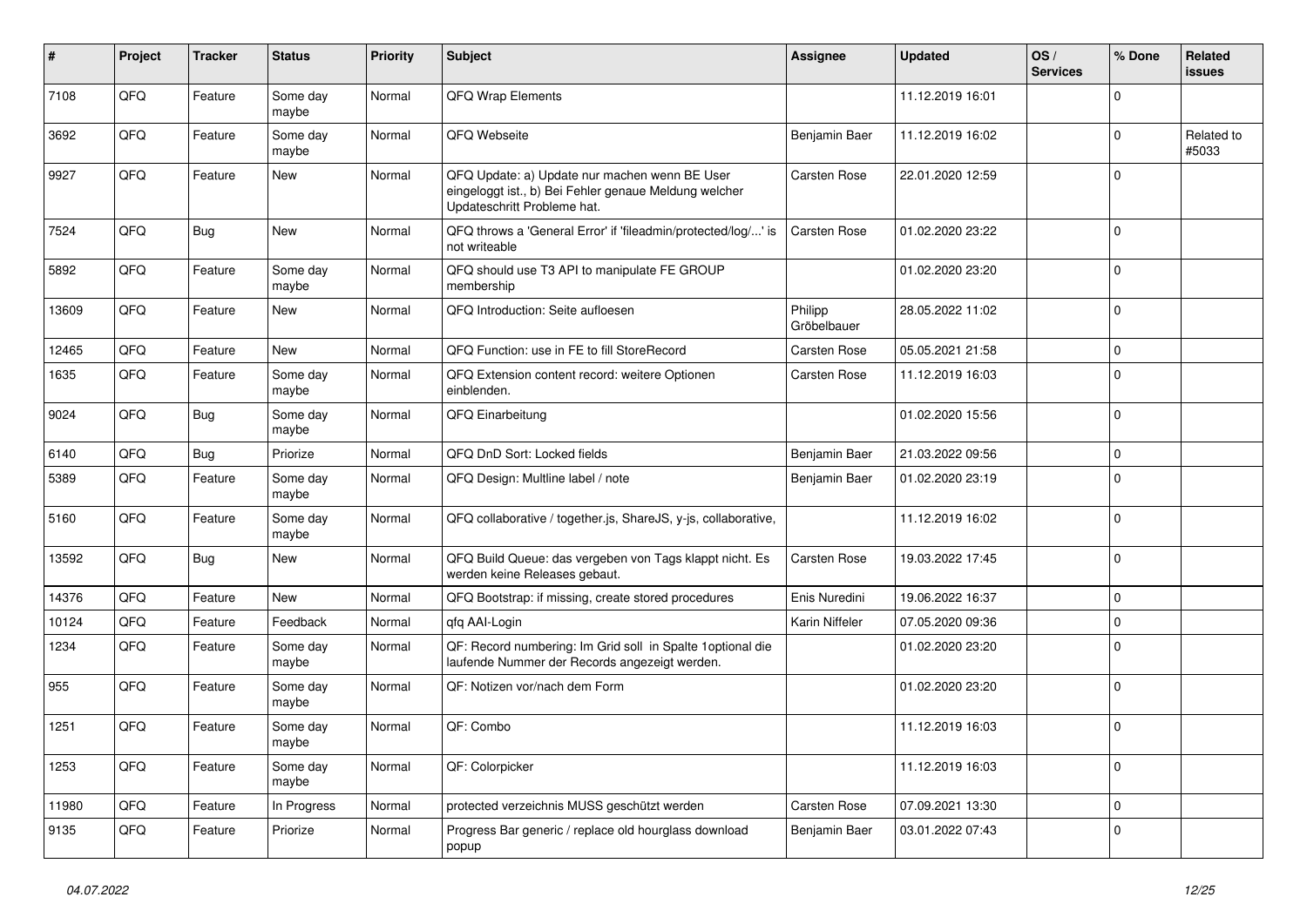| #     | Project | <b>Tracker</b> | <b>Status</b>     | <b>Priority</b> | <b>Subject</b>                                                                                        | <b>Assignee</b>     | Updated          | OS/<br><b>Services</b> | % Done       | Related<br>issues                             |
|-------|---------|----------------|-------------------|-----------------|-------------------------------------------------------------------------------------------------------|---------------------|------------------|------------------------|--------------|-----------------------------------------------|
| 10658 | QFQ     | <b>Bug</b>     | <b>New</b>        | Normal          | processReadOnly broken                                                                                | Carsten Rose        | 27.05.2020 17:55 |                        | $\Omega$     |                                               |
| 4023  | QFQ     | Feature        | <b>New</b>        | Normal          | prepared statements - FE action: salveld, sgllnsert,<br>sglUpdate, sglDelete, sglBefore, sglAfter     | Carsten Rose        | 11.12.2019 16:15 |                        | $\Omega$     |                                               |
| 3495  | QFQ     | Feature        | Some day<br>maybe | Normal          | Predifined Parameter werden nicht in '+' (add new record)<br>SIP gerendert.                           |                     | 11.12.2019 16:02 |                        | $\Omega$     |                                               |
| 10080 | QFQ     | Feature        | <b>New</b>        | Normal          | Popup on 'save' / 'close': configure dialog (answer<br>yes/no/cancle/)                                | Carsten Rose        | 28.03.2021 20:52 |                        | $\Omega$     | Is duplicate<br>of #12262                     |
| 11668 | QFQ     | Bug            | <b>New</b>        | Normal          | Play function.sgl - problem with mysgl                                                                | Carsten Rose        | 03.05.2021 20:48 |                        | $\Omega$     |                                               |
| 12556 | QFQ     | Feature        | New               | Normal          | Pills Title: colored = static or dynamic on allrequiredgiven                                          | Benjamin Baer       | 19.03.2022 17:49 |                        | $\mathbf 0$  |                                               |
| 2063  | QFQ     | <b>Bug</b>     | Some day<br>maybe | Normal          | Pills auf 'inaktiv' setzen falls keine Element auf dem Pill<br>sichtbar sind.                         | Benjamin Baer       | 11.12.2019 16:03 |                        | $\Omega$     | Related to<br>#3752                           |
| 10819 | QFQ     | Feature        | <b>New</b>        | Normal          | Persistent SIP - second try                                                                           | Carsten Rose        | 29.06.2020 23:02 |                        | $\Omega$     | Related to<br>#6261                           |
| 6261  | QFQ     | Feature        | <b>New</b>        | Normal          | Persistent SIP                                                                                        | Carsten Rose        | 12.06.2021 09:07 |                        | $\Omega$     | Related to<br>#10819                          |
| 7336  | QFQ     | Feature        | Some day<br>maybe | Normal          | PDF Upload: disallow PDFs with specific Meta information                                              | Carsten Rose        | 11.12.2019 16:01 |                        | $\Omega$     |                                               |
| 8101  | QFQ     | Feature        | Some day<br>maybe | Normal          | Password hash: support further hashing methods                                                        | Carsten Rose        | 16.09.2021 15:10 |                        | $\Omega$     |                                               |
| 10384 | QFQ     | Feature        | <b>New</b>        | Normal          | Parameter Exchange QFQ Instances                                                                      |                     | 07.05.2020 09:38 |                        | $\Omega$     |                                               |
| 7681  | QFQ     | Feature        | <b>New</b>        | Normal          | Optional switch off 'check for modified record'                                                       | Carsten Rose        | 01.02.2020 23:21 |                        | $\mathbf 0$  |                                               |
| 14175 | QFQ     | Bug            | In Progress       | Normal          | Opening a form with no QFQ Session cookie fails                                                       | <b>Carsten Rose</b> | 03.06.2022 10:40 |                        | $\mathbf{0}$ |                                               |
| 7685  | QFQ     | <b>Bug</b>     | <b>New</b>        | Normal          | Open FormElement from QFQ error message and save<br>modified record: error about missing {{formId:F}} | <b>Carsten Rose</b> | 01.02.2020 23:22 |                        | $\Omega$     |                                               |
| 10011 | QFQ     | Feature        | Priorize          | Normal          | Offer new STORE TYPO3 Variable 'beUser', 'beEmail'                                                    | <b>Carsten Rose</b> | 08.05.2021 09:51 |                        | $\Omega$     | Related to<br>#10012,<br>Related to<br>#12511 |
| 14090 | QFQ     | Feature        | <b>New</b>        | Normal          | Nützliche script funktionen                                                                           | Carsten Rose        | 28.05.2022 11:03 |                        | $\Omega$     |                                               |
| 12133 | QFQ     | <b>Bug</b>     | <b>New</b>        | Normal          | NPM, phpSpreadSheet aktualisieren                                                                     | Carsten Rose        | 15.03.2021 09:04 |                        | $\mathbf 0$  |                                               |
| 3613  | QFQ     | <b>Bug</b>     | Some day<br>maybe | Normal          | note /note unchecked -> note div (col-md) wird weiterhin<br>gerendert                                 | Elias Villiger      | 01.02.2020 23:19 |                        | 100          |                                               |
| 4546  | QFQ     | Bug            | Some day<br>maybe | Normal          | NH: SIP storage is destroyed                                                                          |                     | 01.02.2020 23:20 |                        | $\Omega$     |                                               |
| 5782  | QFQ     | Feature        | <b>New</b>        | Normal          | NextCloud API                                                                                         | <b>Carsten Rose</b> | 01.02.2020 10:02 |                        | $\mathbf 0$  |                                               |
| 7229  | QFQ     | Feature        | Some day<br>maybe | Normal          | New FormElement.type: Button                                                                          |                     | 01.02.2021 12:32 |                        | $\Omega$     |                                               |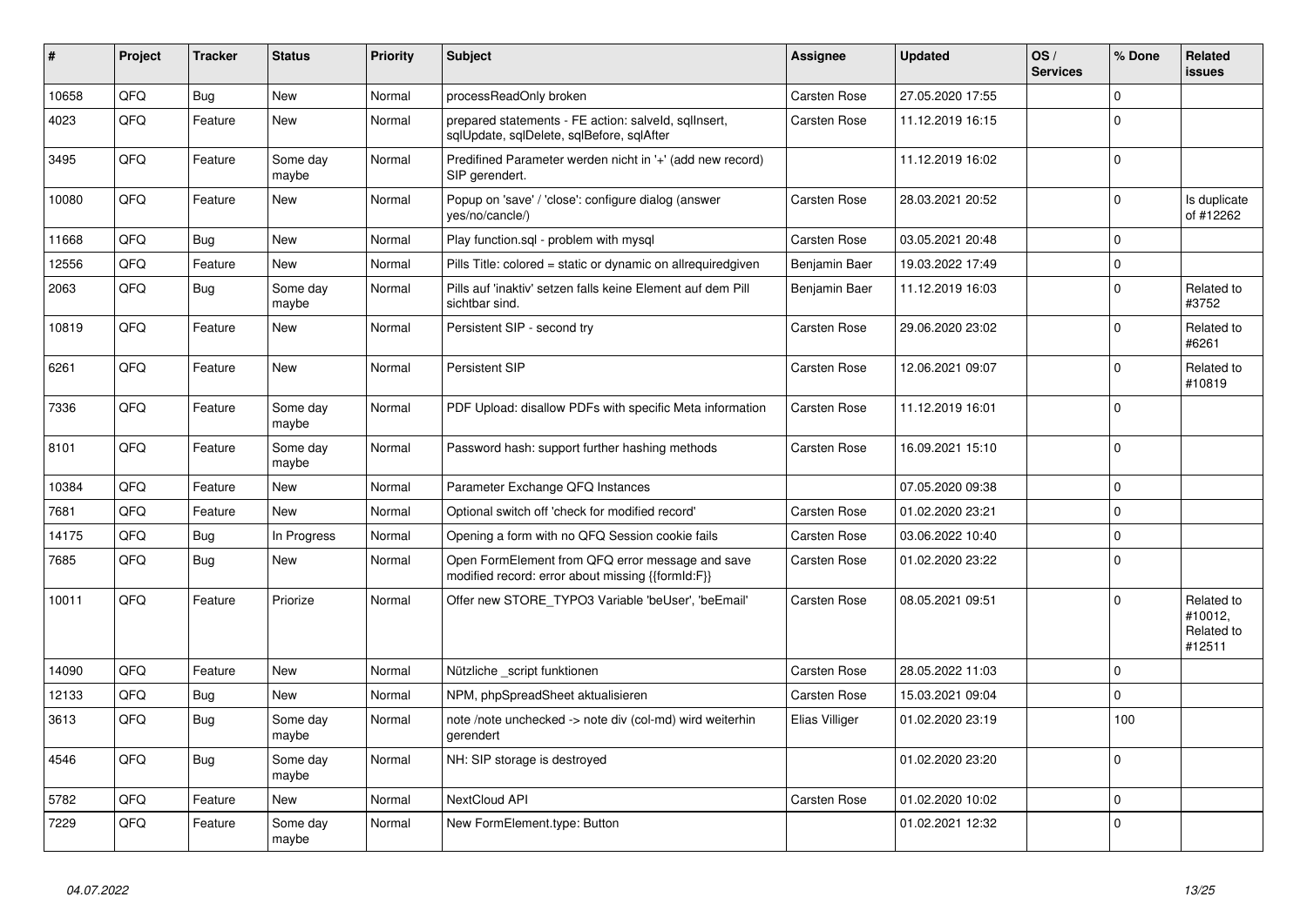| $\vert$ # | Project | <b>Tracker</b> | <b>Status</b>     | <b>Priority</b> | <b>Subject</b>                                                                    | <b>Assignee</b>     | <b>Updated</b>   | OS/<br><b>Services</b> | % Done         | Related<br><b>issues</b>                                             |
|-----------|---------|----------------|-------------------|-----------------|-----------------------------------------------------------------------------------|---------------------|------------------|------------------------|----------------|----------------------------------------------------------------------|
| 4446      | QFQ     | Feature        | Some day<br>maybe | Normal          | New FE get same feldContainerId as last modifed FE                                |                     | 01.02.2020 23:20 |                        | $\Omega$       |                                                                      |
| 6084      | QFQ     | Feature        | Some day<br>maybe | Normal          | New escape type: 'D' - convert date                                               |                     | 01.02.2020 23:19 |                        | $\overline{0}$ |                                                                      |
| 6437      | QFQ     | Feature        | New               | Normal          | Neuer Mode Button bei FormElementen                                               | Carsten Rose        | 01.02.2020 23:21 |                        | $\Omega$       | Related to<br>#9668,<br>Blocked by<br>#9678                          |
| 12023     | QFQ     | Feature        | <b>New</b>        | Normal          | MySQL Stored Precdure: QDECODESPECIALCHAR()                                       | <b>Carsten Rose</b> | 16.02.2021 11:16 |                        | $\mathbf 0$    | Related to<br>#12022                                                 |
| 11667     | QFQ     | <b>Bug</b>     | New               | Normal          | MySQL mariadb-server-10.3: Incorrect datetime value                               | Carsten Rose        | 03.05.2021 20:48 |                        | $\mathbf 0$    |                                                                      |
| 9579      | QFQ     | Feature        | Some day<br>maybe | Normal          | Multiform with Process Row                                                        | Carsten Rose        | 11.12.2019 16:01 |                        | $\Omega$       |                                                                      |
| 11695     | QFQ     | <b>Bug</b>     | <b>New</b>        | Normal          | MultiForm required FE Error                                                       | Carsten Rose        | 04.12.2020 13:34 |                        | $\mathbf 0$    |                                                                      |
| 5695      | QFQ     | Feature        | In Progress       | Normal          | Multiform                                                                         | Carsten Rose        | 02.01.2021 18:38 |                        | $\mathbf 0$    |                                                                      |
| 12325     | QFQ     | <b>Bug</b>     | Priorize          | Normal          | MultiDB form.dblndex not working for report syntax                                | Carsten Rose        | 07.09.2021 13:37 |                        | $\Omega$       | Related to<br>#12145,<br>Related to<br>#12314                        |
| 10714     | QFQ     | Feature        | <b>New</b>        | Normal          | multi Table Form                                                                  | <b>Carsten Rose</b> | 16.03.2021 18:44 |                        | $\mathbf 0$    |                                                                      |
| 11516     | QFQ     | Feature        | New               | Normal          | Multi Page Form (Previous/Next Buttons)                                           | Carsten Rose        | 16.03.2021 17:52 |                        | $\mathbf 0$    |                                                                      |
| 4365      | QFQ     | Feature        | Some day<br>maybe | Normal          | Multi Language: new way of config                                                 | Carsten Rose        | 01.02.2020 23:20 |                        | $\Omega$       |                                                                      |
| 13330     | QFQ     | Feature        | In Progress       | Normal          | Multi Form: Upload                                                                | Carsten Rose        | 07.11.2021 12:40 |                        | 50             | Related to<br>#9706                                                  |
| 13332     | QFQ     | <b>Bug</b>     | New               | Normal          | Multi Form: Required Felder werden visuell nicht markiert.                        | Carsten Rose        | 19.03.2022 17:47 |                        | $\Omega$       |                                                                      |
| 13331     | QFQ     | Bug            | New               | Normal          | Multi Form: Clear Icon misplaced                                                  | Carsten Rose        | 19.03.2022 17:47 |                        | $\mathbf 0$    |                                                                      |
| 9706      | QFQ     | Feature        | New               | Normal          | Multi File Upload (hidden template group)                                         | Carsten Rose        | 01.02.2020 23:22 |                        | $\Omega$       | Related to<br>#7521,<br>Related to<br>#5562,<br>Related to<br>#13330 |
| 10015     | QFQ     | Feature        | Priorize          | Normal          | Monospace in Textarea                                                             | Carsten Rose        | 03.02.2020 13:40 |                        | $\overline{0}$ |                                                                      |
| 6765      | QFQ     | Feature        | New               | Normal          | Moeglichkeit via QFQ eigene Logs zu schreiben                                     | Carsten Rose        | 01.02.2020 23:21 |                        | $\mathbf 0$    |                                                                      |
| 3646      | QFQ     | Feature        | Some day<br>maybe | Normal          | Moeglichkeit HTML Tags in Reports auszugeben (zu<br>enkodieren: htmlspecialchars) |                     | 11.12.2019 16:02 |                        | $\mathbf 0$    | Related to<br>#14320                                                 |
| 4626      | QFQ     | Feature        | Some day<br>maybe | Normal          | Mobile View: 'classBody=qfq-form-right' makes no sense                            |                     | 01.02.2020 23:20 |                        | $\mathbf 0$    |                                                                      |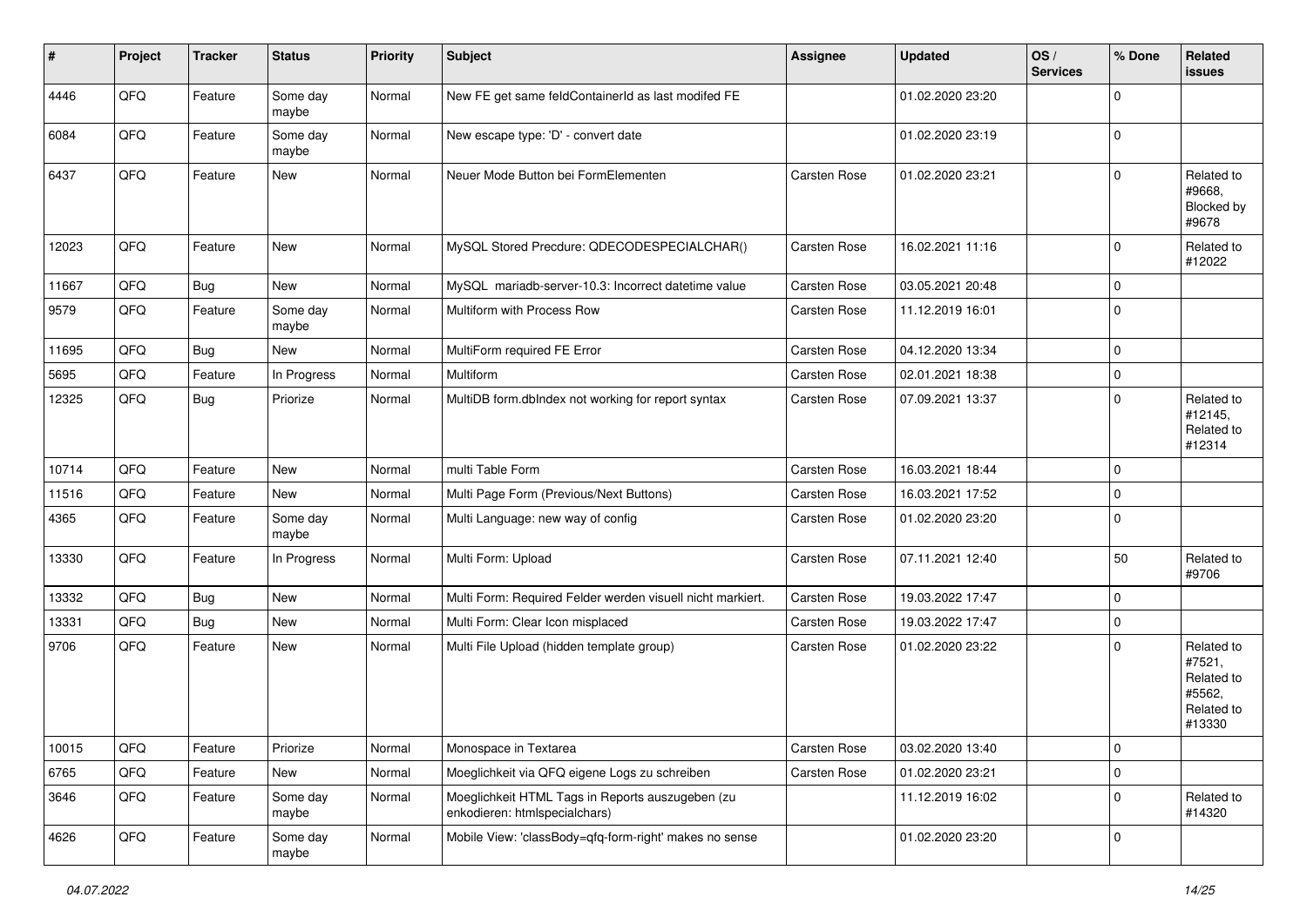| $\vert$ # | Project    | <b>Tracker</b> | <b>Status</b>     | <b>Priority</b> | <b>Subject</b>                                                                                         | Assignee            | <b>Updated</b>   | OS/<br><b>Services</b> | % Done       | Related<br><b>issues</b>                    |
|-----------|------------|----------------|-------------------|-----------------|--------------------------------------------------------------------------------------------------------|---------------------|------------------|------------------------|--------------|---------------------------------------------|
| 11523     | QFQ        | Feature        | <b>New</b>        | Normal          | Mit dynamic Update erkennen, ob Upload gemacht wurde                                                   | <b>Carsten Rose</b> | 13.11.2020 15:07 |                        | $\Omega$     | Related to<br>#9533                         |
| 4027      | QFQ        | Feature        | Some day<br>maybe | Normal          | Missing: orange 'check' / 'bullet'                                                                     |                     | 11.12.2019 16:03 |                        | $\mathbf{0}$ |                                             |
| 12039     | QFQ        | Feature        | <b>New</b>        | Normal          | Missing htmlSpecialChar() in pre processing on form submit                                             |                     | 18.02.2021 00:09 |                        | $\Omega$     | Related to<br>#14320                        |
| 7104      | QFQ        | Feature        | Some day<br>maybe | Normal          | Manual: hint about escaping if '\r' appears in mail body                                               |                     | 11.12.2019 16:01 |                        | $\Omega$     |                                             |
| 4440      | QFQ        | Feature        | Some day<br>maybe | Normal          | Manual.rst: explain how to. expand PHP Session to 4h                                                   |                     | 11.12.2019 16:02 |                        | $\Omega$     |                                             |
| 10014     | QFQ        | Feature        | New               | Normal          | Manual.rst: describe behaviour and process order of<br>fillStoreVar, slaveId, sqlBefore,               | Carsten Rose        | 01.02.2020 22:31 |                        | $\mathbf{0}$ |                                             |
| 9208      | QFQ        | Feature        | New               | Normal          | Manage 'recent' records                                                                                | <b>Carsten Rose</b> | 01.02.2020 23:22 |                        | $\Omega$     |                                             |
| 11747     | QFQ        | Feature        | New               | Normal          | Maintenance Page with Redirect                                                                         | Carsten Rose        | 03.05.2021 20:47 |                        | $\Omega$     | Related to<br>#11741                        |
| 2084      | QFQ        | Feature        | Some day<br>maybe | Normal          | Mailto mit encryption: Subrecord                                                                       | Carsten Rose        | 11.12.2019 16:03 |                        | $\Omega$     | Related to<br>#2082                         |
| 5455      | QFQ        | Feature        | Some day<br>maybe | Normal          | Mail Redirects grld abhaengig                                                                          |                     | 01.02.2020 23:20 |                        | $\Omega$     |                                             |
| 4974      | QFQ        | Feature        | Some day<br>maybe | Normal          | Long polling - inform all listening clients of changes                                                 |                     | 11.12.2019 16:02 |                        | $\mathbf{0}$ |                                             |
| 3504      | <b>OFO</b> | Feature        | New               | Normal          | Logging: welche Action FEs werden wann wie ausgefuehrt                                                 | Carsten Rose        | 01.02.2020 23:21 |                        | $\Omega$     | Related to<br>#5458.<br>Related to<br>#4092 |
| 5852      | QFQ        | Feature        | Some day<br>maybe | Normal          | Logging: mail.log / sql.log - im FE anzeigen und via AJAX<br>aktualisieren                             | Carsten Rose        | 01.02.2020 23:19 |                        | $\Omega$     | Related to<br>#5885                         |
| 2361      | QFQ        | Feature        | <b>New</b>        | Normal          | Logging wer/wann/wo welches Formular aufgerufen hat                                                    | Carsten Rose        | 11.12.2019 16:15 |                        | $\Omega$     | Related to<br>#4432,<br>Related to<br>#7480 |
| 9777      | QFQ        | Feature        | <b>New</b>        | Normal          | Logging QFQ Variables                                                                                  | <b>Carsten Rose</b> | 16.12.2019 17:17 |                        | $\mathbf{0}$ |                                             |
| 4439      | QFQ        | Feature        | Some day<br>maybe | Normal          | Log: report all actions fired by an FE Element, incl. the<br>original directive (slaveld, sqlInsert, ) |                     | 01.02.2020 23:20 |                        | $\Omega$     | Related to<br>#4432,<br>Related to<br>#5458 |
| 4433      | QFQ        | Feature        | Some day<br>maybe | Normal          | Log when SIP will be destroyed by QFQ for any (security)<br>reason                                     |                     | 01.02.2020 23:20 |                        | $\Omega$     | Related to<br>#4432,<br>Related to<br>#5458 |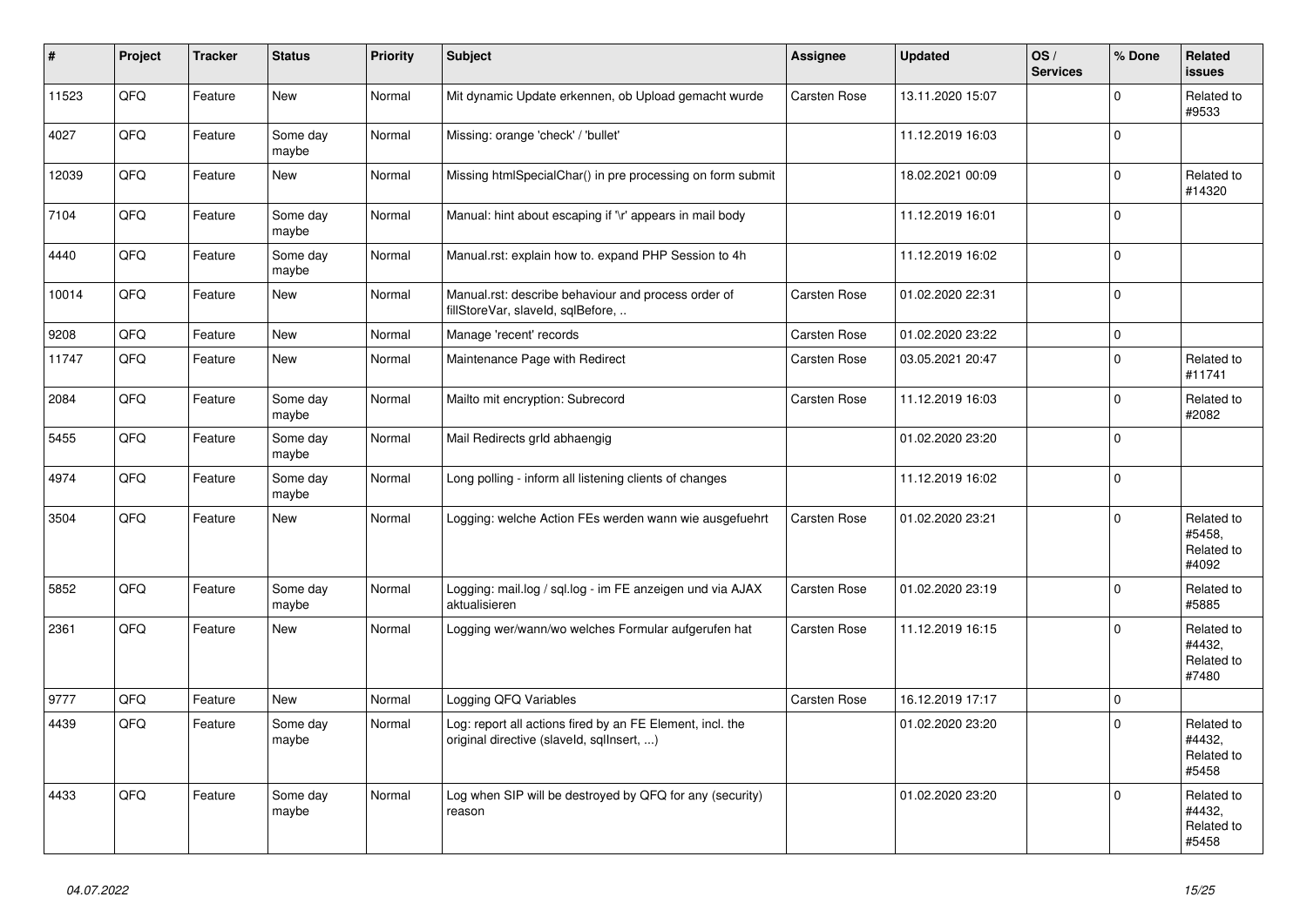| #     | Project | <b>Tracker</b> | <b>Status</b>     | <b>Priority</b> | <b>Subject</b>                                                                                           | <b>Assignee</b>     | <b>Updated</b>   | OS/<br><b>Services</b> | % Done         | Related<br>issues                                                       |
|-------|---------|----------------|-------------------|-----------------|----------------------------------------------------------------------------------------------------------|---------------------|------------------|------------------------|----------------|-------------------------------------------------------------------------|
| 12490 | QFQ     | Feature        | <b>New</b>        | Normal          | Loading Plugins in QFQ - see what tinymce does. (lazy<br>loading)                                        | Benjamin Baer       | 08.06.2022 10:37 |                        | $\Omega$       | Related to<br>#12611,<br>Related to<br>#10013,<br>Related to<br>#7732   |
| 8702  | QFQ     | Feature        | <b>New</b>        | Normal          | Load Record which is locked: missing user info                                                           | Carsten Rose        | 11.12.2019 16:16 |                        | $\mathbf 0$    | Related to<br>#9789                                                     |
| 3617  | QFQ     | Feature        | Some day<br>maybe | Normal          | Load javascripts at bottom                                                                               |                     | 11.12.2019 16:02 |                        | $\mathbf 0$    |                                                                         |
| 10569 | QFQ     | Feature        | Priorize          | Normal          | link blank more safe                                                                                     | Enis Nuredini       | 25.03.2022 12:44 |                        | $\Omega$       |                                                                         |
| 6566  | QFQ     | Bug            | Priorize          | Normal          | Link Function 'delete': provided parameter missing on page<br>reload                                     | Benjamin Baer       | 03.01.2022 08:08 |                        | $\mathbf 0$    |                                                                         |
| 3457  | QFQ     | Feature        | Some day<br>maybe | Normal          | LDAP: concat multi values to one single entry                                                            | Carsten Rose        | 11.12.2019 16:02 |                        | $\Omega$       |                                                                         |
| 14371 | QFQ     | Feature        | Priorize          | Normal          | LDAP via REPORT                                                                                          | Carsten Rose        | 19.06.2022 16:37 |                        | $\mathbf 0$    |                                                                         |
| 10593 | QFQ     | Feature        | New               | Normal          | label2: text behind input element                                                                        | Carsten Rose        | 16.05.2020 10:57 |                        | $\Omega$       |                                                                         |
| 10443 | QFQ     | Feature        | In Progress       | Normal          | Konzept_api / _live                                                                                      | Carsten Rose        | 07.05.2020 09:39 |                        | $\Omega$       |                                                                         |
| 1946  | QFQ     | Feature        | Some day<br>maybe | Normal          | Kontrolle ob der ReadOnly Modus bei den<br>Formularelementen korrekt implementiert ist                   | Carsten Rose        | 11.12.2019 16:03 |                        | $\Omega$       |                                                                         |
| 1510  | QFQ     | Feature        | Some day<br>maybe | Normal          | jquery von google laden, falls das nicht geht lokal                                                      |                     | 11.12.2019 16:03 |                        | $\mathbf 0$    |                                                                         |
| 7732  | QFQ     | Feature        | Some day<br>maybe | Normal          | Javascript: Lazy Loading der add on libs                                                                 | Benjamin Baer       | 08.06.2022 10:38 |                        | $\Omega$       | Related to<br>#12611,<br>Related to<br>#12490,<br>Related to<br>#10013  |
| 4259  | QFQ     | Feature        | Some day<br>maybe | Normal          | Instant trigger a cron job                                                                               | Carsten Rose        | 11.12.2019 16:03 |                        | $\mathbf 0$    |                                                                         |
| 7522  | QFQ     | Feature        | Priorize          | Normal          | Inserting default index.html to folder (Avoid Apache<br>Indexing)                                        | Carsten Rose        | 01.02.2020 10:13 |                        | $\mathbf 0$    |                                                                         |
| 7965  | QFQ     | Feature        | Priorize          | Normal          | Input type 'text' with visual format - currency                                                          | Benjamin Baer       | 03.01.2022 07:45 |                        | $\mathbf 0$    |                                                                         |
| 9834  | QFO     | <b>Bug</b>     | Priorize          | Normal          | Input elements with tag 'disabled' are missing on<br>form-submit: server option 'processReadOnly' broken | <b>Carsten Rose</b> | 07.12.2021 16:43 |                        |                | Related to<br>#9691,<br>Related to<br>#5305, Has<br>duplicate<br>#12331 |
| 11036 | QFQ     | Feature        | Some day<br>maybe | Normal          | inline report editor permissions                                                                         | Carsten Rose        | 16.09.2021 15:09 |                        | $\overline{0}$ | Related to<br>#11323                                                    |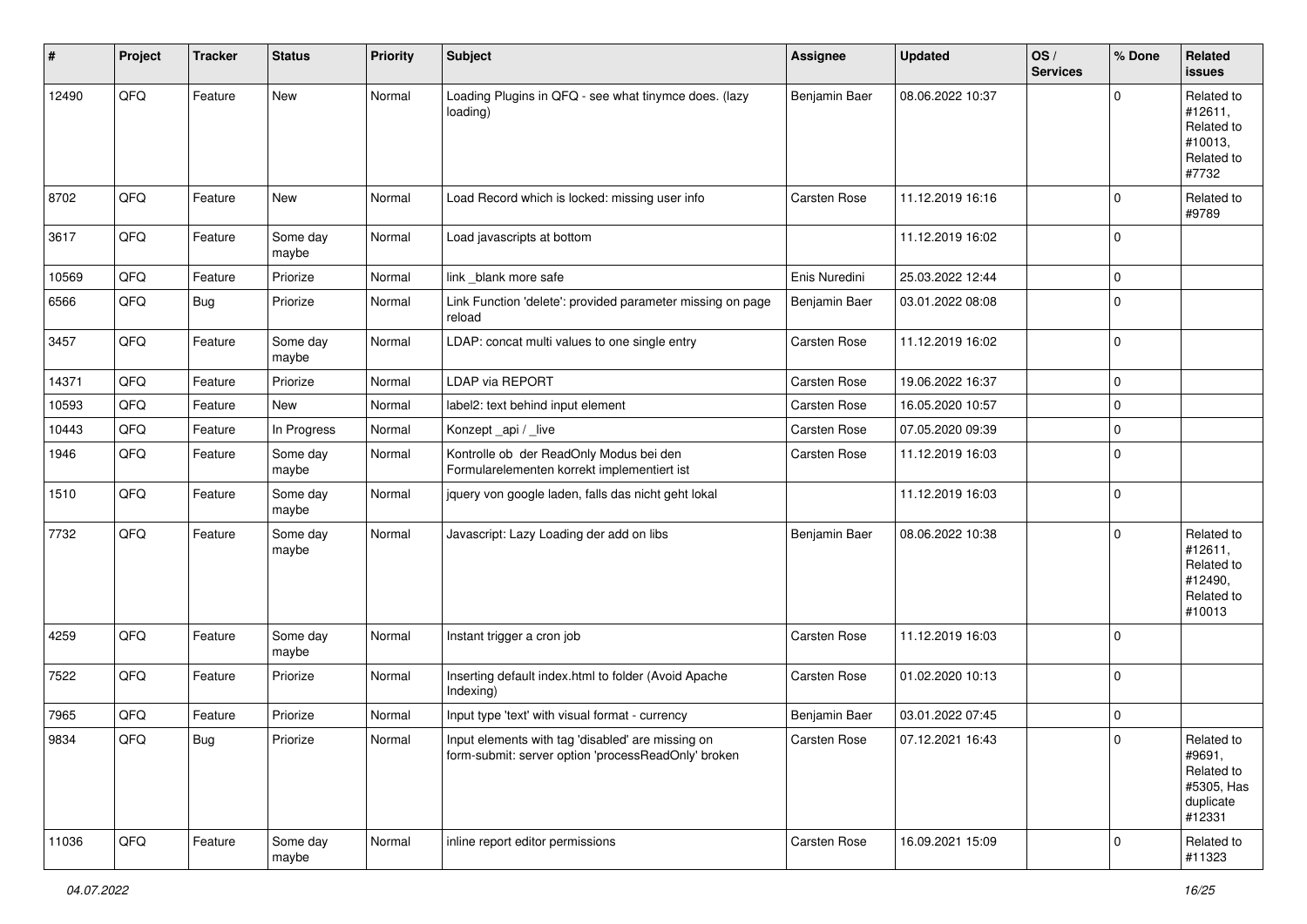| #     | Project | <b>Tracker</b> | <b>Status</b>     | <b>Priority</b> | <b>Subject</b>                                                                             | Assignee            | <b>Updated</b>   | OS/<br><b>Services</b> | % Done      | Related<br><b>issues</b>                     |
|-------|---------|----------------|-------------------|-----------------|--------------------------------------------------------------------------------------------|---------------------|------------------|------------------------|-------------|----------------------------------------------|
| 14305 | QFQ     | <b>Bug</b>     | <b>New</b>        | Normal          | Inline Report editing does not create history entries                                      | Carsten Rose        | 10.06.2022 11:55 |                        | $\Omega$    |                                              |
| 2950  | QFQ     | Feature        | Some day<br>maybe | Normal          | Inhalt QFQ Records als File                                                                |                     | 11.12.2019 16:03 |                        | $\Omega$    |                                              |
| 4659  | QFQ     | Bug            | Some day<br>maybe | Normal          | infoButtonExtra                                                                            | <b>Carsten Rose</b> | 01.02.2020 23:20 |                        | $\Omega$    |                                              |
| 14091 | QFQ     | Bug            | <b>New</b>        | Normal          | inconsistent template path for twig                                                        | <b>Carsten Rose</b> | 19.04.2022 18:36 |                        | $\mathbf 0$ |                                              |
| 7453  | QFQ     | Feature        | Some day<br>maybe | Normal          | import / export forms QFQ                                                                  | <b>Carsten Rose</b> | 16.09.2021 15:10 |                        | $\Omega$    |                                              |
| 7660  | QFQ     | Feature        | <b>New</b>        | Normal          | IMAP: import mails to DB, move / delete mails                                              | Carsten Rose        | 01.02.2020 09:52 |                        | $\Omega$    |                                              |
| 8217  | QFQ     | Feature        | <b>New</b>        | Normal          | if-elseif-else construct                                                                   | Carsten Rose        | 16.03.2021 18:41 |                        | $\Omega$    | Related to<br>#10716                         |
| 12480 | QFQ     | Feature        | <b>New</b>        | Normal          | If QFQ upgrade is running, block further request                                           | Carsten Rose        | 03.05.2021 20:45 |                        | $\mathbf 0$ |                                              |
| 11347 | QFQ     | Bug            | Feedback          | Normal          | If Bedingungen funktionieren nicht korrekt                                                 | Christoph Fuchs     | 21.03.2021 20:37 |                        | $\Omega$    |                                              |
| 11702 | QFQ     | Feature        | New               | Normal          | HTML Special Char makes no sense for 'allbut' if '&' is<br>forbidden                       | Carsten Rose        | 07.12.2021 16:35 |                        | $\Omega$    | Related to<br>#5112,<br>Related to<br>#14320 |
| 9126  | QFQ     | Bug            | Some day<br>maybe | Normal          | hidden Form elements are present in page source                                            |                     | 02.01.2021 18:41 |                        | $\Omega$    |                                              |
| 14283 | QFQ     | Bug            | Priorize          | Normal          | HEIC / HEIF convert doesn't trigger                                                        | Carsten Rose        | 19.06.2022 16:37 |                        | $\Omega$    |                                              |
| 10095 | QFQ     | Feature        | Some day<br>maybe | Normal          | Generic Gitlab Integration into QFQ                                                        | Carsten Rose        | 16.09.2021 15:10 |                        | $\mathbf 0$ |                                              |
| 9900  | QFQ     | Feature        | Priorize          | Normal          | Generic API Call: tt-content record >> JSON                                                | Carsten Rose        | 01.02.2020 10:13 |                        | $\mathbf 0$ |                                              |
| 6515  | QFQ     | Feature        | Some dav<br>maybe | Normal          | Formular: Felder dynamisch ein/ausblenden                                                  |                     | 11.12.2019 16:02 |                        | $\Omega$    |                                              |
| 9898  | QFQ     | Bug            | Feedback          | Normal          | Formular trotz Timeout gespeichert                                                         | Benjamin Baer       | 01.02.2020 15:56 |                        | $\Omega$    |                                              |
| 6609  | QFQ     | Feature        | New               | Normal          | Formlet: JSON API erweitern                                                                | Carsten Rose        | 01.02.2020 23:21 |                        | 50          |                                              |
| 6602  | QFQ     | Feature        | New               | Normal          | Formlet: in Report auf Mausklick ein mini-form oeffnen                                     | Carsten Rose        | 11.12.2019 16:16 |                        | $\Omega$    |                                              |
| 10322 | QFQ     | <b>Bug</b>     | New               | Normal          | FormElement / Radio: missing column 'enum' >> FE not<br>reported                           | Carsten Rose        | 07.05.2020 09:37 |                        | $\Omega$    |                                              |
| 7890  | QFQ     | <b>Bug</b>     | New               | Normal          | FormElement 'required': extraButtonInfo not aligned                                        | Carsten Rose        | 11.06.2021 21:17 |                        | $\Omega$    | Related to<br>#11517                         |
| 8034  | QFQ     | Feature        | Priorize          | Normal          | FormElement 'data': 22.22.2222 should not be accepted                                      | Carsten Rose        | 01.02.2020 10:13 |                        | $\Omega$    |                                              |
| 4008  | QFQ     | Bug            | Some day<br>maybe | Normal          | FormElemen.type=sendmail: wrong 'TO' if 'real<br>name <rea@mail.to>' is used</rea@mail.to> | Carsten Rose        | 11.12.2019 16:03 |                        | $\Omega$    |                                              |
| 14395 | QFQ     | Support        | New               | Normal          | FormEditor: Virtual table columns                                                          | Enis Nuredini       | 21.06.2022 16:09 |                        | $\Omega$    |                                              |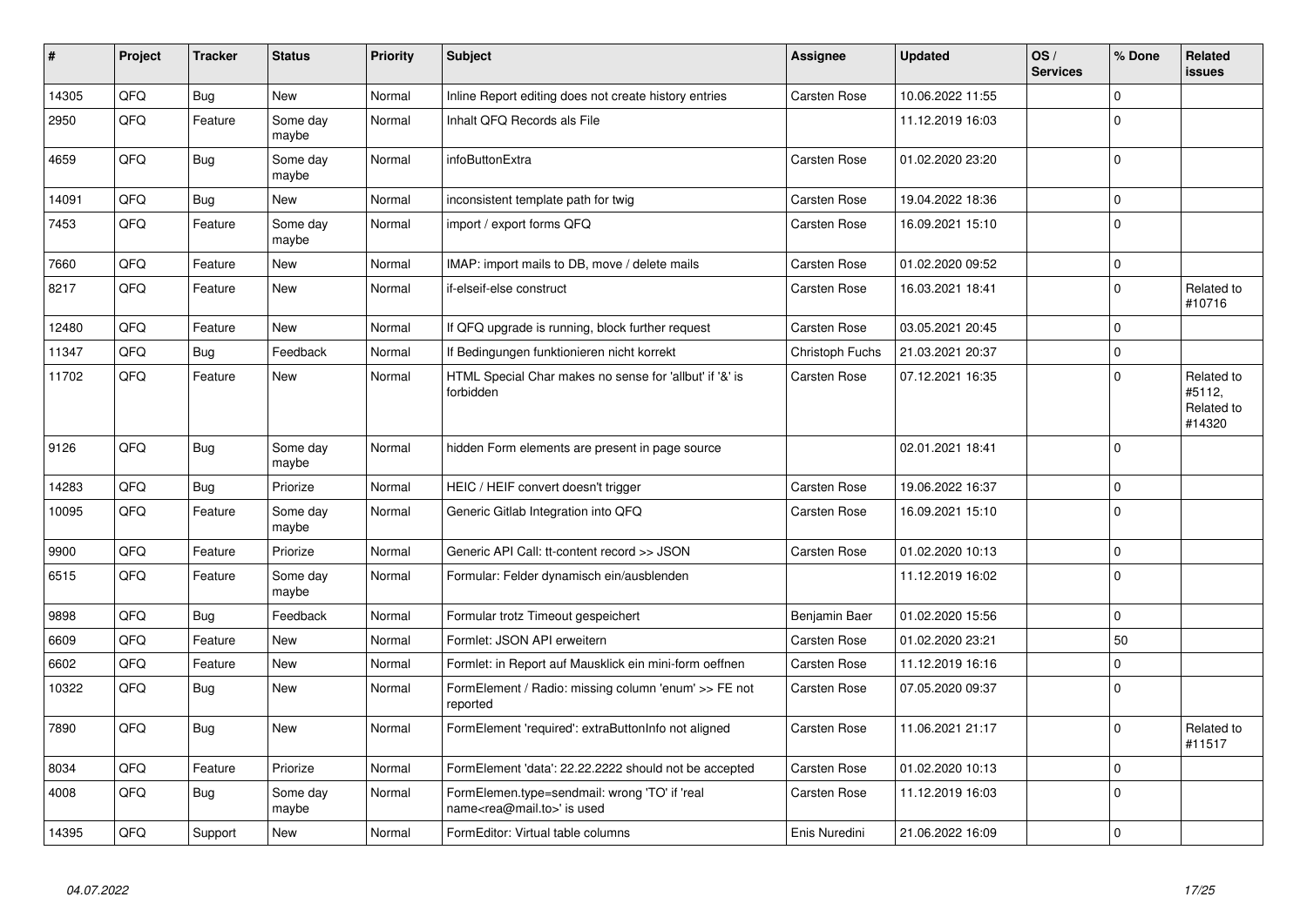| ∦     | Project | <b>Tracker</b> | <b>Status</b>     | <b>Priority</b> | Subject                                                                                                                                             | <b>Assignee</b> | <b>Updated</b>   | OS/<br><b>Services</b> | % Done       | Related<br><b>issues</b>                     |
|-------|---------|----------------|-------------------|-----------------|-----------------------------------------------------------------------------------------------------------------------------------------------------|-----------------|------------------|------------------------|--------------|----------------------------------------------|
| 7290  | QFQ     | Feature        | Priorize          | Normal          | FormEditor: title as textarea if LEN(title)>60                                                                                                      | Carsten Rose    | 01.02.2020 10:13 |                        | <sup>0</sup> | Blocked by<br>#7682                          |
| 14290 | QFQ     | Feature        | Priorize          | Normal          | FormEditor: Show Table Definition                                                                                                                   | Carsten Rose    | 19.06.2022 16:37 |                        | 0            |                                              |
| 3350  | QFQ     | Feature        | Some day<br>maybe | Normal          | FormEditor: Hilfetext hinter 'checktype'                                                                                                            | Carsten Rose    | 11.12.2019 16:02 |                        | $\Omega$     |                                              |
| 9537  | QFQ     | Feature        | <b>New</b>        | Normal          | FormEditor: Edit fieldset in FrontEnd                                                                                                               | Carsten Rose    | 01.02.2020 23:22 |                        | $\Omega$     |                                              |
| 3877  | QFQ     | Feature        | Some day<br>maybe | Normal          | FormEditor: die Felder die aktuell nicht gebraucht werden<br>nur auf readonly/disabled setzen (nicht ausblenden > das<br>irritiert.                 | Carsten Rose    | 11.12.2019 16:03 |                        | $\mathbf{0}$ |                                              |
| 6998  | QFQ     | Feature        | Priorize          | Normal          | Form: with debug=on show column information as tooltip of<br>column label                                                                           | Carsten Rose    | 01.02.2020 10:13 |                        | $\Omega$     |                                              |
| 7278  | QFQ     | Feature        | Some day<br>maybe | Normal          | Form: Wert vordefinieren der immer gesetzt wird                                                                                                     |                 | 02.05.2021 09:27 |                        | 0            |                                              |
| 12156 | QFQ     | Feature        | New               | Normal          | Form: Optional disable 'leave page'                                                                                                                 |                 | 03.05.2021 20:45 |                        | 0            |                                              |
| 4443  | QFQ     | Feature        | Some day<br>maybe | Normal          | Form: multiple secondary tables                                                                                                                     |                 | 01.02.2020 23:20 |                        | $\Omega$     |                                              |
| 6289  | QFQ     | Feature        | <b>New</b>        | Normal          | Form: Log                                                                                                                                           | Carsten Rose    | 01.02.2020 23:21 |                        | $\Omega$     |                                              |
| 3708  | QFQ     | Feature        | Some day<br>maybe | Normal          | Form: input - 'specialchars', 'none'  gewisse tags erlauben,<br>andere verbieten                                                                    | Carsten Rose    | 11.12.2019 16:02 |                        | $\mathbf{0}$ | Related to<br>#14320                         |
| 9773  | QFQ     | Bug            | <b>New</b>        | Normal          | form.parameter.formModeGlobal=requiredOff                                                                                                           | Carsten Rose    | 01.02.2020 15:56 |                        | 0            |                                              |
| 9668  | QFQ     | Feature        | Priorize          | Normal          | Form.mode: rename 'hidden' to 'hide'                                                                                                                | Carsten Rose    | 05.05.2021 22:14 |                        | 0            | Related to<br>#6437                          |
| 12581 | QFQ     | Bug            | New               | Normal          | Form.forward=close: Record 'new' in new browser tab ><br>save (& close) >> Form is not reloaded with new created<br>record id and stays in mode=new | Carsten Rose    | 19.03.2022 17:48 |                        | 0            |                                              |
| 5983  | QFQ     | Feature        | Some day<br>maybe | Normal          | Form Submit (save & update): normalize date/-time FE                                                                                                | Carsten Rose    | 01.02.2020 23:19 |                        | 0            |                                              |
| 5557  | QFQ     | Bug            | Some day<br>maybe | Normal          | Form load: STORE_RECORD filled, but should be empty                                                                                                 | Carsten Rose    | 01.02.2020 23:19 |                        | $\Omega$     |                                              |
| 13572 | QFQ     | Feature        | Feedback          | Normal          | Form Load: misleading error message on trying to load non<br>existent primary record                                                                | Enis Nuredini   | 16.05.2022 23:16 |                        | 100          |                                              |
| 14322 | QFQ     | Bug            | <b>New</b>        | Normal          | Form Load: by default no scroll (save & close should be<br>visible)                                                                                 | Enis Nuredini   | 15.06.2022 14:12 |                        | 0            | Related to<br>#14321,<br>Related to<br>#6232 |
| 12315 | QFO     | Feature        | Some day<br>maybe | Normal          | Form History (Diffs) / Backups                                                                                                                      | Carsten Rose    | 16.09.2021 15:10 |                        | $\Omega$     |                                              |
| 11322 | QFQ     | Feature        | Some day<br>maybe | Normal          | Form Element JSON - (multiline parameter field)                                                                                                     | Carsten Rose    | 16.09.2021 15:10 |                        | 0            |                                              |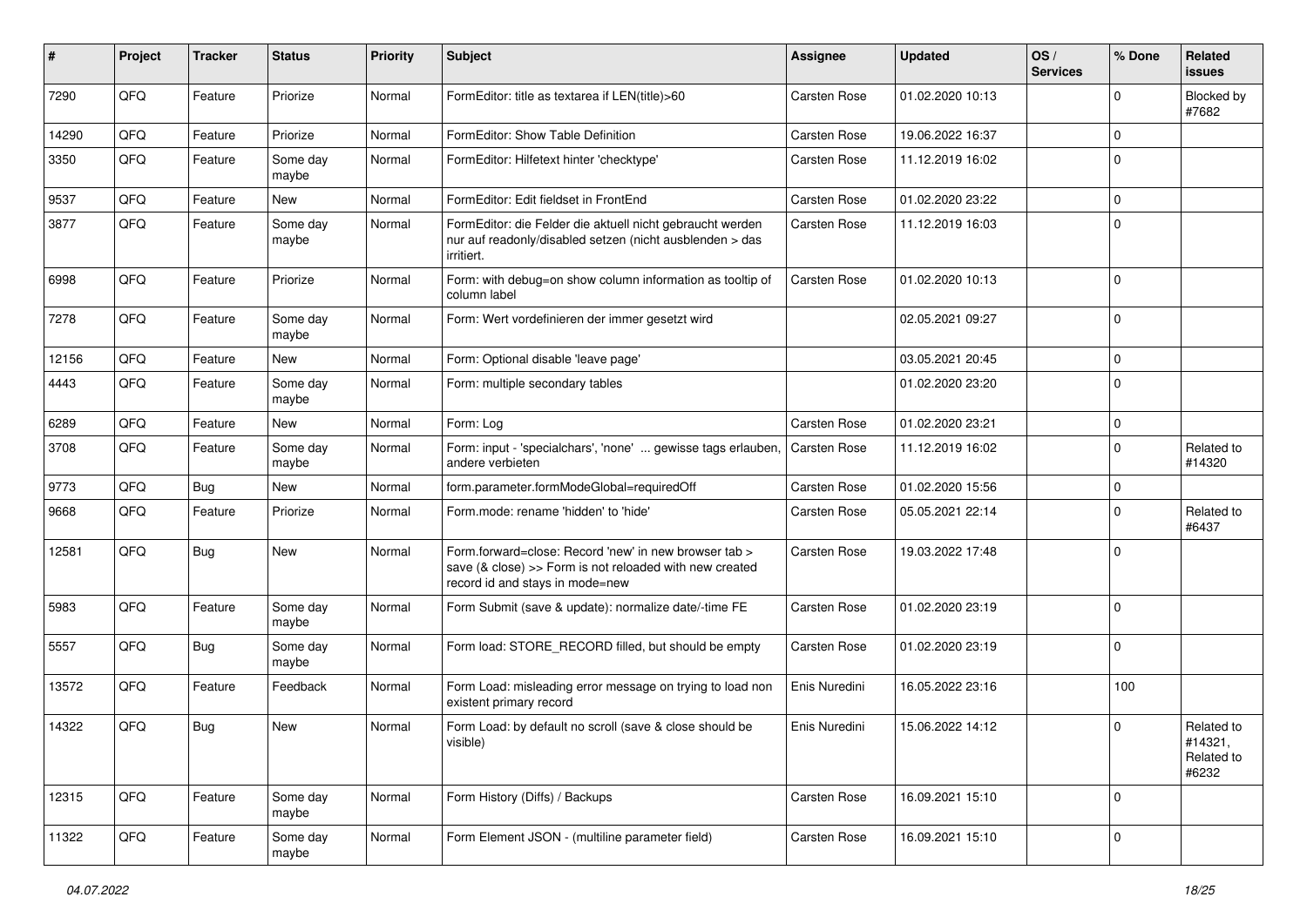| $\vert$ # | Project | <b>Tracker</b> | <b>Status</b>     | <b>Priority</b> | <b>Subject</b>                                                                                                                                           | <b>Assignee</b>     | <b>Updated</b>   | OS/<br><b>Services</b> | % Done      | Related<br>issues                                                           |
|-----------|---------|----------------|-------------------|-----------------|----------------------------------------------------------------------------------------------------------------------------------------------------------|---------------------|------------------|------------------------|-------------|-----------------------------------------------------------------------------|
| 4756      | QFQ     | Bug            | <b>New</b>        | Normal          | Form dirty even nothing changes                                                                                                                          | <b>Carsten Rose</b> | 11.12.2019 16:16 |                        | $\Omega$    |                                                                             |
| 9602      | QFQ     | Feature        | <b>New</b>        | Normal          | Form definition as JSON                                                                                                                                  | Carsten Rose        | 01.02.2020 23:21 |                        | $\Omega$    | Related to<br>#9600                                                         |
| 12262     | QFQ     | Feature        | ToDo              | Normal          | Form buttons on top: more customable                                                                                                                     | Enis Nuredini       | 17.06.2022 10:44 |                        | $\Omega$    | Related to<br>#13945, Has<br>duplicate<br>#4046, Has<br>duplicate<br>#10080 |
| 11716     | QFQ     | Feature        | <b>New</b>        | Normal          | Form an beliebiger Stelle im Report anzeigen                                                                                                             |                     | 09.12.2020 09:47 |                        | $\Omega$    |                                                                             |
| 10763     | QFQ     | Feature        | <b>New</b>        | Normal          | form accessed and submitted despite logout?                                                                                                              |                     | 16.06.2020 11:43 |                        | $\Omega$    |                                                                             |
| 8336      | QFQ     | Feature        | <b>New</b>        | Normal          | Form > modified > Close New: a) Optional disable popup, b)<br>custom text, c) mode on save: close stay                                                   | Carsten Rose        | 01.02.2020 23:22 |                        | 0           | Related to<br>#8335                                                         |
| 3878      | QFQ     | Feature        | Some day<br>maybe | Normal          | Form 'FormElement': Spalte 'name' typeAhead mit<br>Spaltennamen der Primarytable.                                                                        |                     | 11.12.2019 16:03 |                        | $\Omega$    |                                                                             |
| 3879      | QFQ     | Feature        | Some day<br>maybe | Normal          | Form 'FormElement': Beim Feld 'name' rechts in der Notiz<br>einen Link einblenden - a) aktuelle Definition anzeigen, b)<br>Spalte in der Tabelle anlegen |                     | 11.12.2019 16:03 |                        | $\Omega$    |                                                                             |
| 3880      | QFQ     | Feature        | Some day<br>maybe | Normal          | Form 'Form': anlegen einer Tabelle                                                                                                                       |                     | 14.01.2021 10:12 |                        | $\Omega$    |                                                                             |
| 5923      | QFQ     | Feature        | Some day<br>maybe | Normal          | fillStoreSystemBySqlLate                                                                                                                                 |                     | 01.02.2020 23:19 |                        | $\mathbf 0$ |                                                                             |
| 6462      | QFQ     | Bug            | <b>New</b>        | Normal          | File Upload: Nutzlose Fehlermeldung wenn Datei zu gross                                                                                                  | Carsten Rose        | 01.02.2020 23:21 |                        | $\mathbf 0$ | Related to<br>#6139                                                         |
| 10003     | QFQ     | Feature        | Priorize          | Normal          | fieldset: stronger visualize group                                                                                                                       | Benjamin Baer       | 12.02.2020 08:13 |                        | $\mathbf 0$ |                                                                             |
| 4413      | QFQ     | Feature        | <b>New</b>        | Normal          | fieldset: show/hidden, modeSql, dynamicUpdate                                                                                                            | <b>Carsten Rose</b> | 09.02.2022 15:19 |                        | $\mathbf 0$ |                                                                             |
| 4872      | QFQ     | Feature        | Some day<br>maybe | Normal          | Fields of Typo3 page available in STORE_TYPO3                                                                                                            | Carsten Rose        | 01.02.2020 23:19 |                        | $\Omega$    |                                                                             |
| 10937     | QFQ     | Bug            | <b>New</b>        | Normal          | Fehler mit abhängigen Select- Feldern beim Positionieren                                                                                                 | <b>Carsten Rose</b> | 12.11.2020 23:45 |                        | $\mathbf 0$ |                                                                             |
| 7920      | QFQ     | Feature        | New               | Normal          | FE: Syntax Highlight, Zeinlenumbruch                                                                                                                     | Carsten Rose        | 01.02.2020 10:03 |                        | $\mathbf 0$ |                                                                             |
| 7512      | QFQ     | Bug            | <b>New</b>        | Normal          | FE: inputType=number >> 'pattern' is not respected                                                                                                       | Carsten Rose        | 01.02.2020 23:22 |                        | $\mathbf 0$ |                                                                             |
| 4444      | QFQ     | Feature        | Some day<br>maybe | Normal          | FE.type=upload: detect mime type                                                                                                                         |                     | 11.12.2019 16:02 |                        | $\Omega$    | Related to<br>#4303                                                         |
| 9533      | QFO     | Bug            | New               | Normal          | FE.type=upload: Check in 'beforeSave' if upload is given                                                                                                 | Carsten Rose        | 01.02.2020 23:22 |                        | $\mathbf 0$ | Related to<br>#11523                                                        |
| 8037      | QFQ     | <b>Bug</b>     | Priorize          | Normal          | FE.type=upload (advanced mode): {{slaveld:V}} missing<br>during dynamic update                                                                           | Carsten Rose        | 01.02.2020 10:13 |                        | $\mathbf 0$ |                                                                             |
| 12162     | QFQ     | Feature        | New               | Normal          | FE.type=sendmail: personalized mailing (several mails) via<br>template                                                                                   | Carsten Rose        | 03.05.2021 20:45 |                        | $\mathbf 0$ |                                                                             |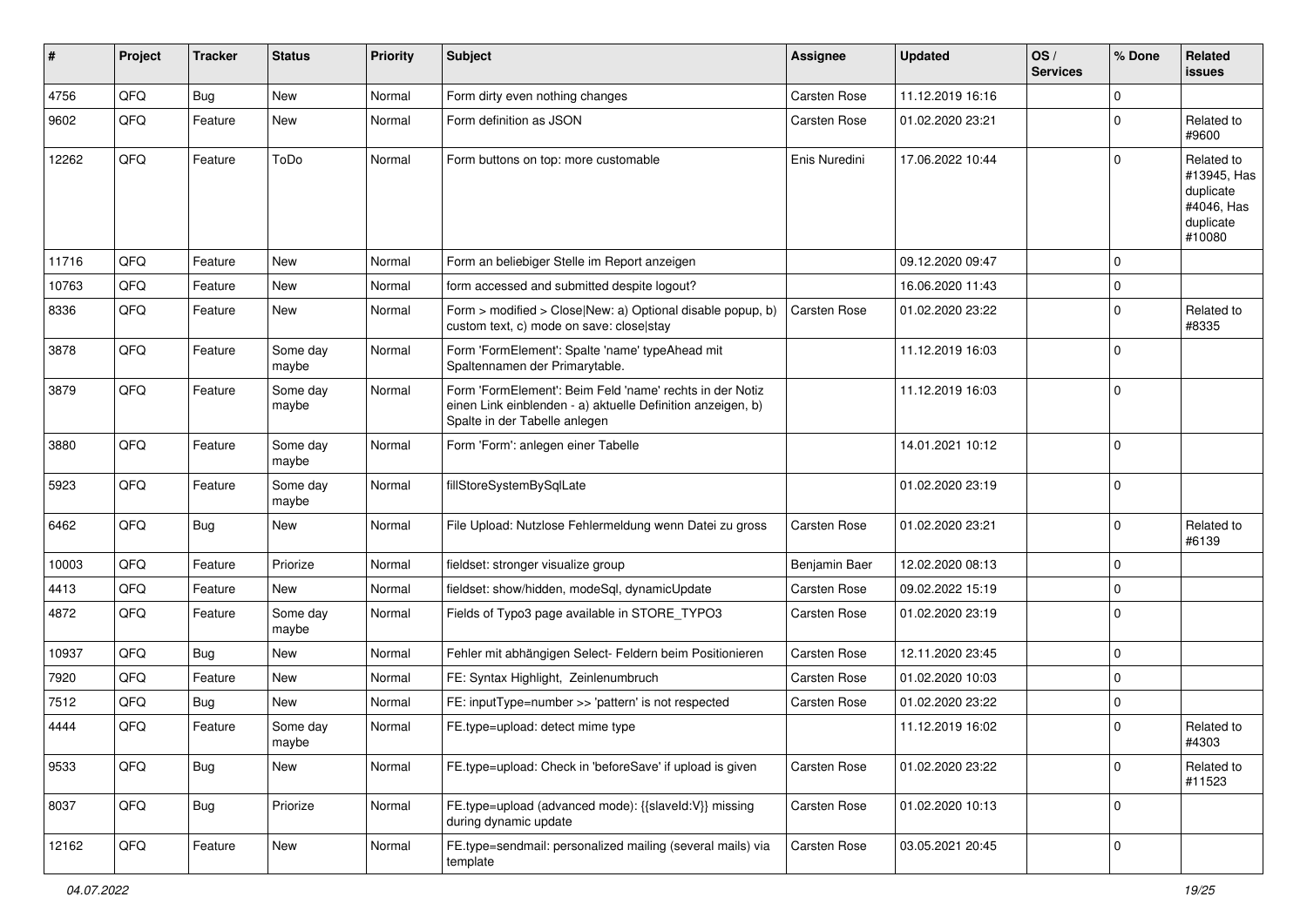| ∦     | Project | <b>Tracker</b> | <b>Status</b>     | <b>Priority</b> | <b>Subject</b>                                                                                                       | <b>Assignee</b>     | <b>Updated</b>   | OS/<br><b>Services</b> | % Done       | Related<br><b>issues</b>                                              |
|-------|---------|----------------|-------------------|-----------------|----------------------------------------------------------------------------------------------------------------------|---------------------|------------------|------------------------|--------------|-----------------------------------------------------------------------|
| 10082 | QFQ     | <b>Bug</b>     | <b>New</b>        | Normal          | FE.type=SELECT - 'sanatize' Class                                                                                    | Carsten Rose        | 07.05.2020 09:36 |                        | $\Omega$     | Related to<br>#10081                                                  |
| 5877  | QFQ     | <b>Bug</b>     | Some day<br>maybe | Normal          | FE.type=note:bsColumn strange behaviour                                                                              |                     | 01.02.2020 23:19 |                        | $\Omega$     |                                                                       |
| 9317  | QFQ     | <b>Bug</b>     | <b>New</b>        | Normal          | FE.type=note: with dynamic show/hidden an empty label<br>causes trouble                                              | Carsten Rose        | 01.02.2020 23:22 |                        | $\Omega$     |                                                                       |
| 8049  | QFQ     | Bug            | <b>New</b>        | Normal          | FE.type=note, column 'value': text moves some pixel to top<br>after save                                             | <b>Carsten Rose</b> | 01.02.2020 23:22 |                        | $\Omega$     |                                                                       |
| 5559  | QFQ     | Bug            | <b>New</b>        | Normal          | FE.type = Upload: 'accept' might contain variables                                                                   | Carsten Rose        | 11.05.2020 21:23 |                        | $\Omega$     |                                                                       |
| 5021  | QFQ     | <b>Bug</b>     | Some day<br>maybe | Normal          | FE.typ=extra - during save displays error 'datum2' already<br>filled in STORE_SIP - the value is stored nevertheless | Carsten Rose        | 01.02.2020 23:19 |                        | $\Omega$     | Related to<br>#3875                                                   |
| 10013 | QFQ     | Feature        | Some day<br>maybe | Normal          | FE.typ=editor: CodeMirror                                                                                            | Carsten Rose        | 08.06.2022 10:37 |                        | $\Omega$     | Related to<br>#12611,<br>Related to<br>#12490,<br>Related to<br>#7732 |
| 8277  | QFQ     | Feature        | Priorize          | Normal          | fe.parameter.default=                                                                                                | Carsten Rose        | 01.02.2020 23:17 |                        | $\Omega$     | Related to<br>#8113                                                   |
| 7656  | QFQ     | Bug            | Priorize          | Normal          | FE with required, 'pattern' and 'extraButtonLock': always<br>complain about missing value                            | Carsten Rose        | 01.02.2020 10:13 |                        | $\Omega$     |                                                                       |
| 4536  | QFQ     | Feature        | Some day<br>maybe | Normal          | FE upload: problem with delete if mutliple uploads an<br>FE.name="                                                   |                     | 01.02.2020 23:20 |                        | $\Omega$     |                                                                       |
| 3547  | QFQ     | <b>Bug</b>     | <b>New</b>        | Normal          | FE of type 'note' causes writing of empty fields.                                                                    | Carsten Rose        | 01.02.2020 23:21 |                        | $\Omega$     |                                                                       |
| 12040 | QFQ     | <b>Bug</b>     | <b>New</b>        | Normal          | FE Mode 'hidden' für zwei FEs auf einer Zeile                                                                        | Carsten Rose        | 18.02.2021 10:13 |                        | $\Omega$     |                                                                       |
| 3415  | QFQ     | Feature        | Some day<br>maybe | Normal          | FE Login Box Templatefile                                                                                            | Benjamin Baer       | 11.12.2019 16:02 |                        | $\Omega$     |                                                                       |
| 3750  | QFQ     | Bug            | Some day<br>maybe | Normal          | FE in a row: if one violates check, all are red                                                                      | Carsten Rose        | 11.12.2019 16:03 |                        | $\Omega$     |                                                                       |
| 7812  | QFQ     | Feature        | <b>New</b>        | Normal          | FE 'Subrecord' - new option 'subrecordShowFilter',<br>'subrecordPaging'                                              | Carsten Rose        | 01.02.2020 23:22 |                        | $\Omega$     |                                                                       |
| 9352  | QFQ     | Feature        | <b>New</b>        | Normal          | FE 'Native' fire slaveld, sqlAfter, sqlIns                                                                           | <b>Carsten Rose</b> | 01.02.2020 23:22 |                        | $\mathbf 0$  |                                                                       |
| 8584  | QFQ     | Feature        | Priorize          | Normal          | FE 'Action' - never assign to Container (except Template<br>Group)                                                   | <b>Carsten Rose</b> | 01.02.2020 10:13 |                        | $\Omega$     |                                                                       |
| 9862  | QFQ     | <b>Bug</b>     | Priorize          | Normal          | Failed writing to sql mail qfq.log should throw an exception                                                         | <b>Carsten Rose</b> | 01.02.2020 10:13 |                        | $\mathbf{0}$ |                                                                       |
| 6801  | QFQ     | Feature        | Priorize          | Normal          | Fabric: Maximize / Fulllscreen                                                                                       | Benjamin Baer       | 21.03.2022 09:56 |                        | $\Omega$     |                                                                       |
| 5024  | QFQ     | Feature        | Some day<br>maybe | Normal          | Fabric: Generate PDF with edits                                                                                      | Benjamin Baer       | 01.02.2020 23:20 |                        | $\Omega$     | Related to<br>#10704                                                  |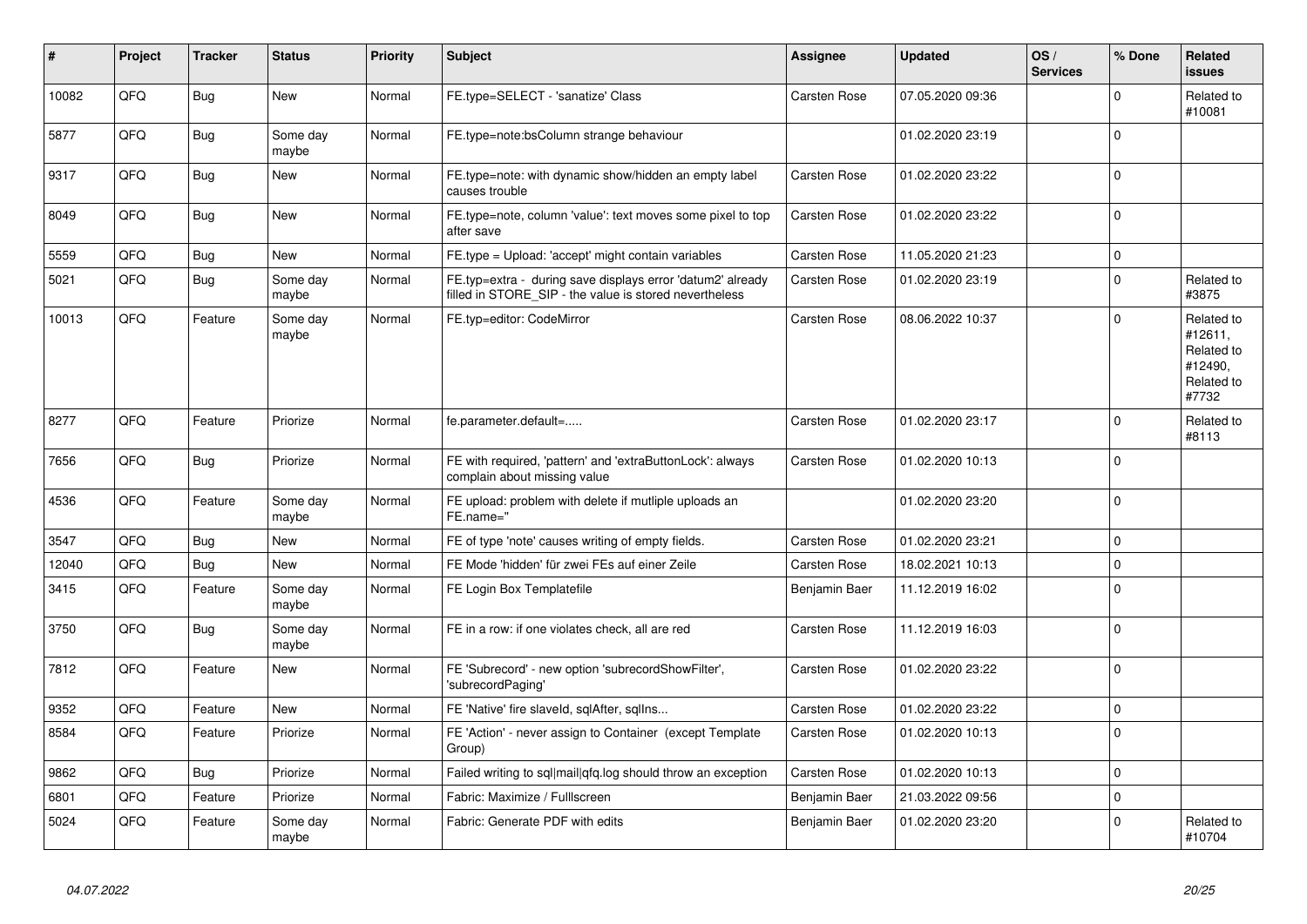| ∦     | Project | <b>Tracker</b> | <b>Status</b>     | <b>Priority</b> | <b>Subject</b>                                                                                                          | <b>Assignee</b>     | <b>Updated</b>   | OS/<br><b>Services</b> | % Done      | Related<br><b>issues</b>                                                                                                       |
|-------|---------|----------------|-------------------|-----------------|-------------------------------------------------------------------------------------------------------------------------|---------------------|------------------|------------------------|-------------|--------------------------------------------------------------------------------------------------------------------------------|
| 6972  | QFQ     | Feature        | Some day<br>maybe | Normal          | Fabric Clipboard / cross browser tab                                                                                    | Benjamin Baer       | 01.02.2020 23:21 |                        | $\Omega$    |                                                                                                                                |
| 8719  | QFQ     | Feature        | New               | Normal          | extraButtonLock: add support for 0/1                                                                                    | <b>Carsten Rose</b> | 01.02.2020 23:22 |                        | $\mathbf 0$ |                                                                                                                                |
| 4528  | QFQ     | <b>Bug</b>     | Some day<br>maybe | Normal          | extraButtonLock mit SQLAhead Bug                                                                                        | Carsten Rose        | 01.02.2020 23:19 |                        | $\mathbf 0$ |                                                                                                                                |
| 11517 | QFQ     | <b>Bug</b>     | In Progress       | Normal          | extraButtonInfo Broken for multiple FormElements                                                                        | Carsten Rose        | 12.05.2022 13:12 |                        | $\mathbf 0$ | Related to<br>#7890,<br>Related to<br>#3811, Has<br>duplicate<br>#10905, Has<br>duplicate<br>#10553, Has<br>duplicate<br>#6779 |
| 14185 | QFQ     | Feature        | New               | Normal          | External/Autocron.php - better suitable directory                                                                       | Support: System     | 28.05.2022 11:03 |                        | $\mathbf 0$ |                                                                                                                                |
| 11217 | QFQ     | Feature        | Some day<br>maybe | Normal          | <b>Extend Script Functionality</b>                                                                                      | Carsten Rose        | 16.09.2021 15:10 |                        | $\mathbf 0$ |                                                                                                                                |
| 3900  | QFQ     | Feature        | Some day<br>maybe | Normal          | Extend documentation of 'Copy / Paste'                                                                                  | Carsten Rose        | 11.12.2019 16:03 |                        | $\mathbf 0$ | Related to<br>#3899                                                                                                            |
| 14464 | QFQ     | Support        | <b>New</b>        | Normal          | Exception: Missing button to edit FormElement with broken<br>salValidate / beforeLoad                                   | Carsten Rose        | 04.07.2022 00:13 |                        | $\mathbf 0$ |                                                                                                                                |
| 6594  | QFQ     | Feature        | <b>New</b>        | Normal          | Excel: on download, check if there is a valid sip                                                                       | <b>Carsten Rose</b> | 01.02.2020 23:21 |                        | $\mathbf 0$ |                                                                                                                                |
| 12024 | QFQ     | Feature        | <b>New</b>        | Normal          | Excel Export: text columns by default decode<br>htmlspeciachar()                                                        | Carsten Rose        | 17.02.2021 23:55 |                        | $\mathbf 0$ | Related to<br>#12022                                                                                                           |
| 10976 | QFQ     | Feature        | <b>New</b>        | Normal          | Excel Export Verbesserungen                                                                                             | <b>Carsten Rose</b> | 06.08.2020 10:56 |                        | $\mathbf 0$ |                                                                                                                                |
| 10324 | QFQ     | Bug            | New               | Normal          | Excel Export mit Template funktioniert nur, wenn Template<br>vor uid kommt                                              |                     | 30.03.2020 11:20 |                        | $\mathbf 0$ | Related to<br>#10257                                                                                                           |
| 10874 | QFQ     | Feature        | <b>New</b>        | Normal          | Erstellen eines Foreign Keys in der Tabelle "FormElement"                                                               |                     | 13.07.2020 10:11 |                        | $\mathbf 0$ |                                                                                                                                |
| 4328  | QFQ     | <b>Bug</b>     | Some day<br>maybe | Normal          | Error Message: Show FE name/number on problems in FE                                                                    | Carsten Rose        | 01.02.2020 23:20 |                        | $\mathbf 0$ |                                                                                                                                |
| 4330  | QFQ     | Feature        | Some day<br>maybe | Normal          | Error Message: report missing {{ / }} in sqlUpdate, sqlInsert,<br>sqlDelete, sqlAfter, sqlBefore in FE action elements. | Carsten Rose        | 01.02.2020 23:20 |                        | $\mathbf 0$ |                                                                                                                                |
| 9128  | QFQ     | Feature        | New               | Normal          | Error Message: not replaced variables- a) replace back to<br>$\langle \{ \}$ , b) underline                             | Carsten Rose        | 01.02.2020 23:22 |                        | $\pmb{0}$   | Related to<br>#9129                                                                                                            |
| 9127  | QFQ     | Bug            | New               | Normal          | Error Message: change 'roll over' color - text not readable                                                             | Carsten Rose        | 01.02.2020 23:22 |                        | $\mathbf 0$ |                                                                                                                                |
| 6912  | QFQ     | <b>Bug</b>     | New               | Normal          | error Message Var 'deadline' already set in SIP - in Form<br>with FE.value={{deadline:R:::{{deadlinePeriod:Y}}}}        | Carsten Rose        | 01.02.2020 23:21 |                        | $\mathbf 0$ |                                                                                                                                |
| 5132  | QFQ     | Feature        | Some day<br>maybe | Normal          | Error Message sendmail missing attachment: more details                                                                 | Carsten Rose        | 01.02.2020 23:19 |                        | $\mathbf 0$ |                                                                                                                                |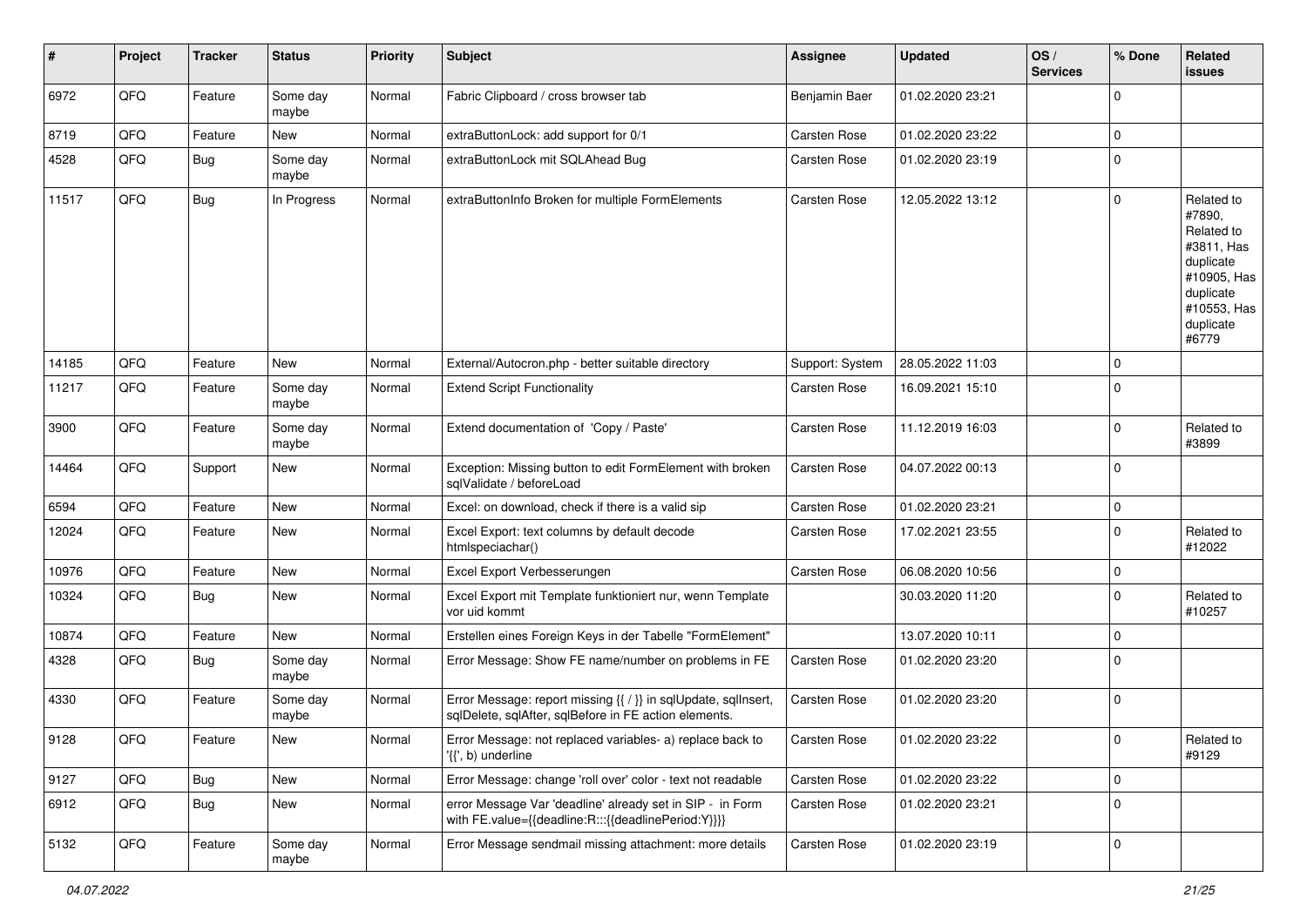| #     | Project | <b>Tracker</b> | <b>Status</b>     | <b>Priority</b> | Subject                                                                                             | <b>Assignee</b>     | <b>Updated</b>   | OS/<br><b>Services</b> | % Done      | Related<br>issues         |
|-------|---------|----------------|-------------------|-----------------|-----------------------------------------------------------------------------------------------------|---------------------|------------------|------------------------|-------------|---------------------------|
| 7547  | QFQ     | Bug            | <b>New</b>        | Normal          | Error Message in afterSave: wrong parameter column<br>reported                                      | <b>Carsten Rose</b> | 01.02.2020 23:22 |                        | $\Omega$    |                           |
| 6677  | QFQ     | Bug            | New               | Normal          | Error message FE Action Element: no/wrong FE reference<br>who cause the problem.                    | <b>Carsten Rose</b> | 01.02.2020 23:21 |                        | $\mathbf 0$ |                           |
| 9013  | QFQ     | Bug            | <b>New</b>        | Normal          | Error in Twig template not handled                                                                  | Carsten Rose        | 20.10.2021 13:43 |                        | 0           |                           |
| 6250  | QFQ     | Feature        | In Progress       | Normal          | Enhance layout: a) Subrecord, b) Subrecord-Title                                                    | Carsten Rose        | 01.02.2020 23:22 |                        | $\Omega$    | Related to<br>#5391       |
| 8585  | QFQ     | Feature        | Priorize          | Normal          | Enhance Error message for 'unknown form'                                                            | Carsten Rose        | 01.02.2020 10:13 |                        | 0           |                           |
| 5579  | QFQ     | Feature        | Some day<br>maybe | Normal          | Enhance Doc / Presentation: variable type 'link column type'                                        | Carsten Rose        | 01.02.2020 23:19 |                        | $\mathbf 0$ |                           |
| 3864  | QFQ     | Feature        | New               | Normal          | Encrypt / decrypt field                                                                             | Enis Nuredini       | 30.06.2022 16:29 |                        | 0           |                           |
| 10759 | QFQ     | Bug            | <b>New</b>        | Normal          | emptyMeansNull - Feld falsch aktualisiert                                                           |                     | 12.11.2020 23:45 |                        | $\mathbf 0$ |                           |
| 12989 | QFQ     | <b>Bug</b>     | New               | Normal          | empty string does not trigger dynamic update                                                        | Enis Nuredini       | 28.05.2022 11:09 |                        | $\mathbf 0$ |                           |
| 9783  | QFQ     | <b>Bug</b>     | New               | Normal          | Email with special characters                                                                       | Carsten Rose        | 01.02.2020 23:22 |                        | $\mathbf 0$ |                           |
| 5893  | QFQ     | Feature        | Some day<br>maybe | Normal          | Edit on double-click                                                                                |                     | 01.02.2020 23:19 |                        | $\Omega$    | Related to<br>#5894       |
| 11460 | QFQ     | Feature        | New               | Normal          | Easier creation of changelog: gitchangelog                                                          | Carsten Rose        | 12.06.2021 10:20 |                        | $\Omega$    | Related to<br>#13467      |
| 7109  | QFQ     | Feature        | New               | Normal          | Dynamic Updates: row/element hide                                                                   | <b>Carsten Rose</b> | 01.02.2020 23:22 |                        | $\Omega$    | Has<br>duplicate<br>#4081 |
| 6083  | QFQ     | Feature        | Some day<br>maybe | Normal          | Dynamic Update: Value Check via SQL                                                                 |                     | 11.12.2019 16:02 |                        | $\Omega$    |                           |
| 7002  | QFQ     | Bug            | New               | Normal          | Dynamic Update: row does not disappear / appear                                                     | Carsten Rose        | 01.02.2020 23:22 |                        | $\mathbf 0$ |                           |
| 3682  | QFQ     | <b>Bug</b>     | Some day<br>maybe | Normal          | Dynamic update: Radio buttons                                                                       | Carsten Rose        | 11.12.2019 16:02 |                        | 0           |                           |
| 4082  | QFQ     | Feature        | New               | Normal          | Dynamic Update: modeSql - useful default                                                            | <b>Carsten Rose</b> | 01.02.2020 23:22 |                        | 0           |                           |
| 8106  | QFQ     | <b>Bug</b>     | Some day<br>maybe | Normal          | Dynamic Update: Feld kann nicht auf empty zurückgesetzt<br>werden                                   | Carsten Rose        | 11.12.2019 16:01 |                        | $\Omega$    |                           |
| 6224  | QFQ     | Feature        | Priorize          | Normal          | Dynamic update: fade in/out fields                                                                  | Benjamin Baer       | 21.03.2022 09:50 |                        | $\mathbf 0$ |                           |
| 3811  | QFQ     | Bug            | Some day<br>maybe | Normal          | Dynamic Update: extraButtonInfo - Text aktualisieren                                                | <b>Carsten Rose</b> | 11.12.2019 16:03 |                        | $\Omega$    | Related to<br>#11517      |
| 11504 | QFQ     | Feature        | New               | Normal          | Dynamic Update: Button text update for 'Save',' Close' &<br>'Delete'                                | Carsten Rose        | 12.11.2020 23:44 |                        | $\mathbf 0$ |                           |
| 3216  | QFQ     | Feature        | Some day<br>maybe | Normal          | dynamic update für checkbox label2                                                                  | Carsten Rose        | 11.12.2019 16:03 |                        | $\mathbf 0$ | Related to<br>#2081       |
| 2665  | QFQ     | Bug            | Priorize          | Normal          | Dynamic Update funktioniert nicht, wenn beim<br>entsprechenden FormElement eine size angegeben ist. | Benjamin Baer       | 03.01.2022 08:12 |                        | $30\,$      |                           |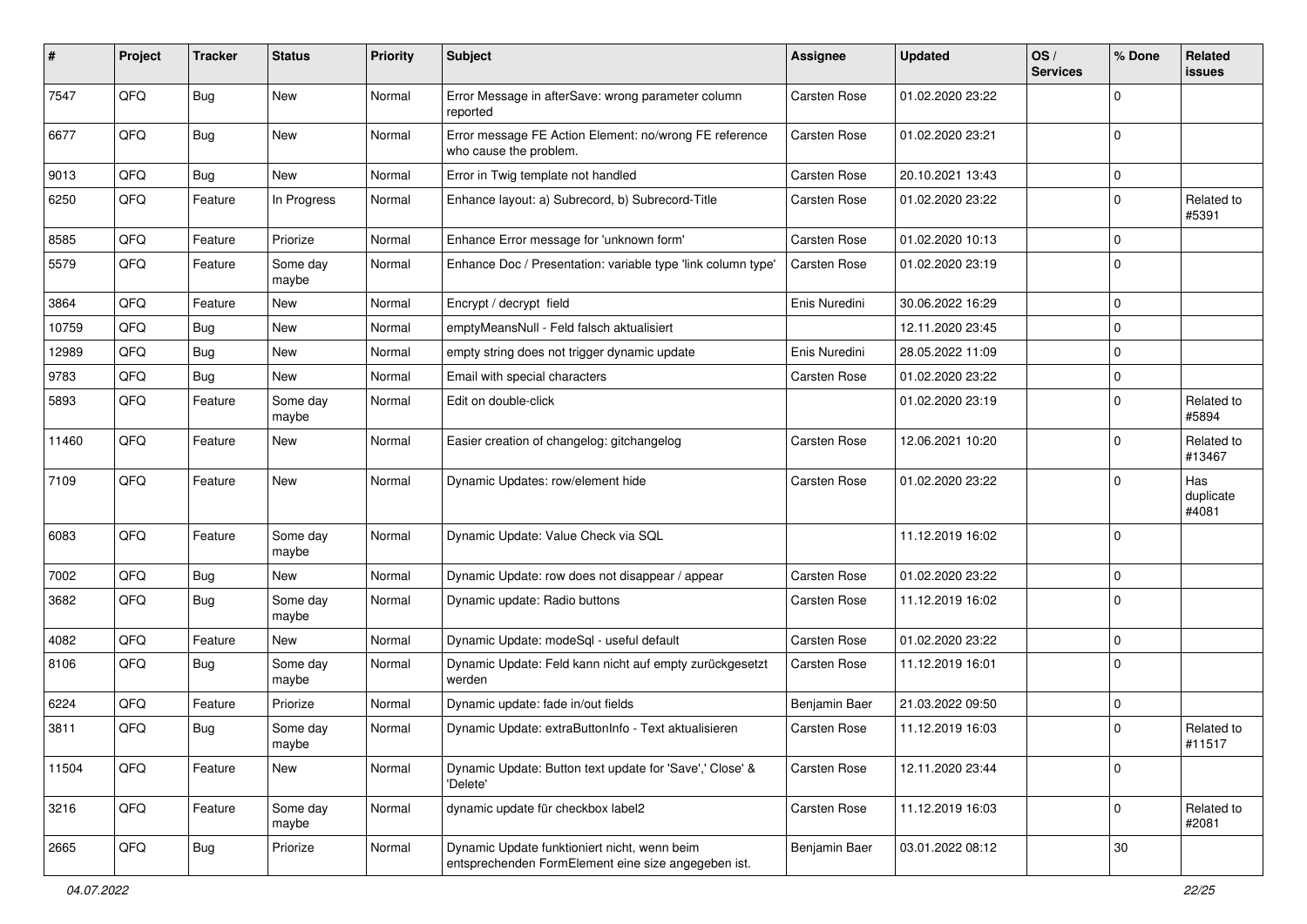| #     | Project | <b>Tracker</b> | <b>Status</b>     | <b>Priority</b> | <b>Subject</b>                                                                                                     | <b>Assignee</b>     | <b>Updated</b>   | OS/<br><b>Services</b> | % Done         | Related<br>issues    |
|-------|---------|----------------|-------------------|-----------------|--------------------------------------------------------------------------------------------------------------------|---------------------|------------------|------------------------|----------------|----------------------|
| 4583  | QFQ     | Bug            | Some day<br>maybe | Normal          | Dynamic Update bei TypeAhead Feldern                                                                               | <b>Carsten Rose</b> | 01.02.2020 23:19 |                        | $\Omega$       |                      |
| 4869  | QFQ     | Feature        | Some day<br>maybe | Normal          | Dynamic Update (show, hide, readonly?, required?) for<br><b>Template Group Elements</b>                            | Carsten Rose        | 01.02.2020 23:19 |                        | $\Omega$       | Related to<br>#4865  |
| 9975  | QFQ     | Bug            | Priorize          | Normal          | Dropdown Menu: 'r:3' broken                                                                                        | Carsten Rose        | 01.02.2020 10:13 |                        | $\Omega$       |                      |
| 2995  | QFQ     | Feature        | Some day<br>maybe | Normal          | Dropdown JQuery Plugin: 'chosen' - Moeglichkeit um Select<br>Listen mehr Funktion zu geben. Kein Bootstrap noetig. | Carsten Rose        | 11.12.2019 16:03 |                        | $\Omega$       |                      |
| 10119 | QFQ     | Feature        | New               | Normal          | Dropdown (selectlist) & Type Ahead: format and catagorize<br>list                                                  | Carsten Rose        | 07.05.2020 09:36 |                        | $\Omega$       |                      |
| 12603 | QFQ     | Feature        | <b>New</b>        | Normal          | Dropdown (Select), Radio, checkbox:<br>itemListAlways={{!SELECT key, value}}                                       | <b>Carsten Rose</b> | 19.03.2022 17:47 |                        | $\mathbf 0$    |                      |
| 5562  | QFQ     | Feature        | Priorize          | Normal          | Drag'n'Drop fuer Uploads                                                                                           | Benjamin Baer       | 21.03.2022 09:52 |                        | $\Omega$       | Related to<br>#9706  |
| 7217  | QFQ     | Feature        | Priorize          | Normal          | Download: notice User if `_sip=?` is missing                                                                       | <b>Carsten Rose</b> | 01.02.2020 10:13 |                        | $\Omega$       |                      |
| 7100  | QFQ     | Feature        | Some day<br>maybe | Normal          | Download: log access, max downloads, time limit                                                                    |                     | 01.02.2020 23:19 |                        | $\Omega$       |                      |
| 6292  | QFQ     | Feature        | New               | Normal          | Download: File speichern mit Hash aber original Filename in<br>der Datenbank vermerken fuer Downloads              | <b>Carsten Rose</b> | 01.02.2020 23:21 |                        | $\Omega$       |                      |
| 10996 | QFQ     | Feature        | <b>New</b>        | Normal          | Download video via sip: no seek                                                                                    | Carsten Rose        | 12.08.2020 14:18 |                        | $\mathbf 0$    |                      |
| 4293  | QFQ     | Bug            | Some day<br>maybe | Normal          | Download broken if token 'd:' is missing - but no error<br>message                                                 | Carsten Rose        | 11.12.2019 16:03 |                        | $\Omega$       | Related to<br>#7514  |
| 12109 | QFQ     | Feature        | New               | Normal          | Donwload Link: Plain, SIP, Persistent Link, Peristent SIP -<br>new notation                                        | Carsten Rose        | 03.05.2021 20:45 |                        | $\Omega$       | Related to<br>#12085 |
| 3905  | QFQ     | Feature        | Some day<br>maybe | Normal          | Documentation: Best Practice anhand eines Online<br>Bewerbungstools                                                | Carsten Rose        | 11.12.2019 16:03 |                        | $\Omega$       |                      |
| 8316  | QFQ     | Bug            | Feedback          | Normal          | Documentation/Behaviour for Nested Queries and<br>Record-Store confusing                                           | Nicola Chiapolini   | 20.11.2019 09:14 |                        | $\Omega$       |                      |
| 8894  | QFQ     | Feature        | Some day<br>maybe | Normal          | Documentation Tags Usable in QFQ Application                                                                       | Carsten Rose        | 11.12.2019 16:01 |                        | $\Omega$       |                      |
| 14377 | QFQ     | Bug            | New               | Normal          | Documentation > General Tips: white page after migration                                                           | Enis Nuredini       | 19.06.2022 16:37 |                        | $\Omega$       |                      |
| 13460 | QFQ     | Bug            | New               | Normal          | Doc: Password set/reset  password should not processed<br>with 'html encode'                                       | Carsten Rose        | 19.03.2022 17:46 |                        | $\overline{0}$ |                      |
| 8892  | QFQ     | Feature        | Some day<br>maybe | Normal          | Display and Edit SQL Comments in Form Editor                                                                       | Carsten Rose        | 11.12.2019 16:01 |                        | $\overline{0}$ |                      |
| 3458  | QFQ     | Feature        | Some day<br>maybe | Normal          | Display 'Edit Form Element'-Checkbox on form: should<br>depend on FE Group                                         | Carsten Rose        | 11.12.2019 16:02 |                        | $\mathbf 0$    | Related to<br>#3447  |
| 12503 | QFQ     | Feature        | Priorize          | Normal          | Detect dangerous UPDATE statement with missing WHERE                                                               | Carsten Rose        | 05.05.2021 22:09 |                        | 0              |                      |
| 7481  | QFG     | Feature        | New               | Normal          | Detect 'BaseUrl' automatically                                                                                     | Carsten Rose        | 01.02.2020 23:21 |                        | 0              |                      |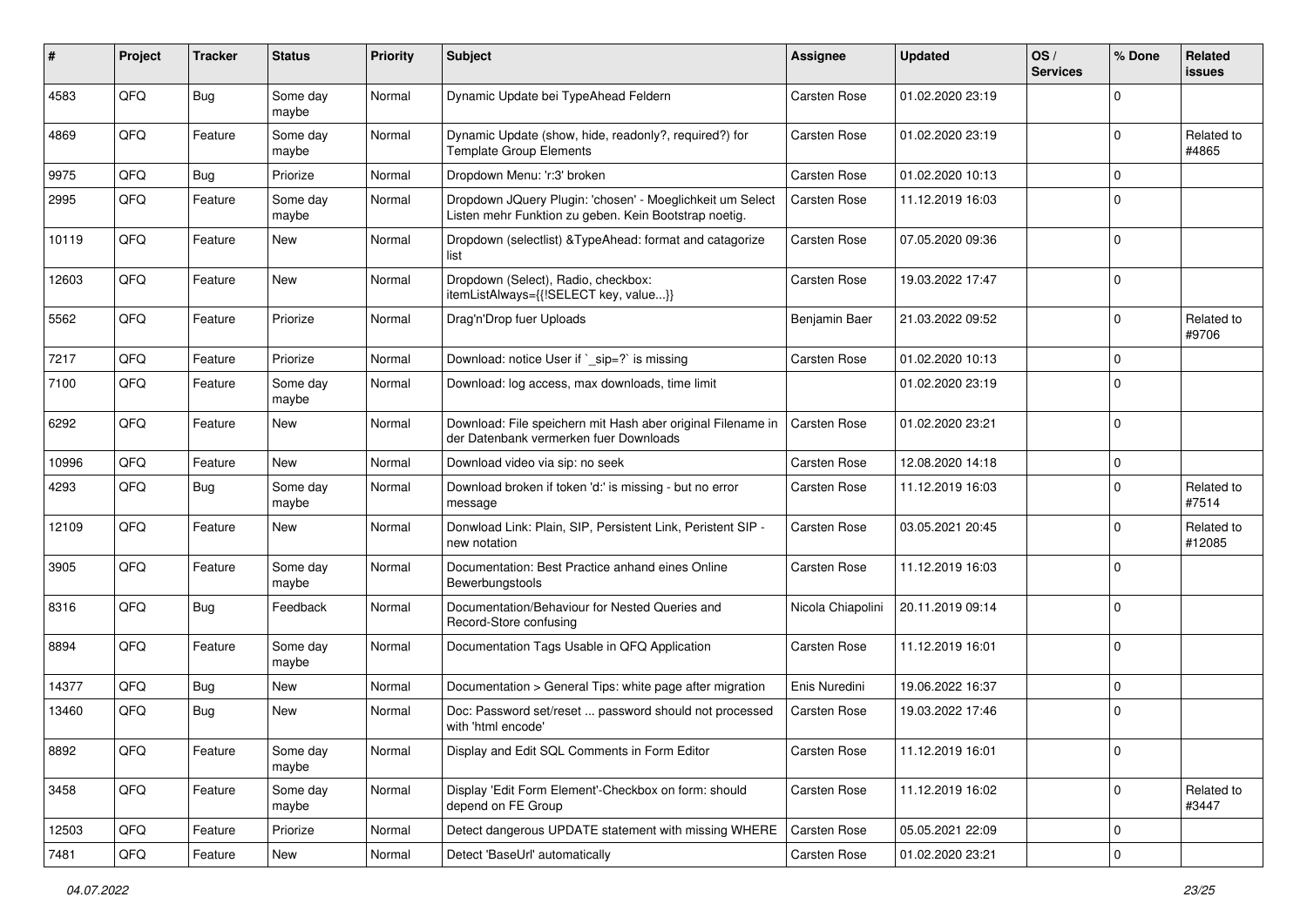| #     | <b>Project</b> | <b>Tracker</b> | <b>Status</b>              | <b>Priority</b> | <b>Subject</b>                                                                                                                                                | Assignee            | <b>Updated</b>   | OS/<br><b>Services</b> | % Done      | Related<br><b>issues</b> |
|-------|----------------|----------------|----------------------------|-----------------|---------------------------------------------------------------------------------------------------------------------------------------------------------------|---------------------|------------------|------------------------|-------------|--------------------------|
| 7630  | QFQ            | Feature        | Priorize                   | Normal          | detailed error message for simple upload                                                                                                                      | Carsten Rose        | 01.02.2020 10:13 |                        | $\Omega$    |                          |
| 5850  | QFQ            | Feature        | Some dav<br>maybe          | Normal          | Deployment: In QFQ Doc best practice fuer zeitgemaesses<br>Deployment beschreiben                                                                             |                     | 01.02.2020 23:20 |                        | $\Omega$    |                          |
| 13566 | QFQ            | Feature        | Ready to sync<br>(develop) | Normal          | Delete config-example.gfg.php file                                                                                                                            | Carsten Rose        | 23.12.2021 09:25 |                        | $\Omega$    |                          |
| 9348  | QFQ            | Feature        | <b>New</b>                 | Normal          | defaultThumbnailSize: pre render thumbnails                                                                                                                   | Carsten Rose        | 12.06.2021 09:05 |                        | $\Omega$    |                          |
| 3331  | QFQ            | Feature        | Some day<br>maybe          | Normal          | Default Tooltip fuer _page? Links: mit Form und Record ID                                                                                                     | Carsten Rose        | 11.12.2019 16:02 |                        | $\Omega$    |                          |
| 3130  | QFQ            | Bug            | Some day<br>maybe          | Normal          | Debug Info's nicht korrekt nach 'New > Save'.                                                                                                                 | Carsten Rose        | 11.12.2019 16:03 |                        | $\Omega$    | Related to<br>#3253      |
| 4627  | QFQ            | Feature        | Some day<br>maybe          | Normal          | dbupdate: all tables - check 'create', 'modified' if it is possible<br>to change to default 'CURRENT_TIMESTAMP' and modified<br>'ON UPDATE CURRENT TIMESTAMP' |                     | 01.02.2020 23:20 |                        | $\Omega$    |                          |
| 6992  | QFQ            | Feature        | Some day<br>maybe          | Normal          | DB exception: Syntax Highlight                                                                                                                                |                     | 11.12.2019 16:01 |                        | $\Omega$    | Related to<br>#5450      |
| 13767 | QFQ            | Bug            | Feedback                   | Normal          | date/time-picker: required shows up/down button orange                                                                                                        | Enis Nuredini       | 16.05.2022 23:16 |                        | $\mathbf 0$ |                          |
| 12337 | QFQ            | Feature        | Some day<br>maybe          | Normal          | Database.php: better caching                                                                                                                                  | <b>Carsten Rose</b> | 16.09.2021 15:10 |                        | $\Omega$    |                          |
| 4719  | QFQ            | Feature        | Some day<br>maybe          | Normal          | Custom Message in Client in case of 'Browser tab close,<br>modification will be lost'                                                                         |                     | 01.02.2020 23:20 |                        | $\Omega$    |                          |
| 9136  | QFQ            | Feature        | New                        | Normal          | Create ZIP files with dynamic PDFs                                                                                                                            | Carsten Rose        | 01.02.2020 23:22 |                        | $\Omega$    |                          |
| 13841 | QFQ            | Feature        | <b>New</b>                 | Normal          | Create PDF via iText - evaluate                                                                                                                               | Carsten Rose        | 19.03.2022 17:42 |                        | $\Omega$    |                          |
| 13843 | QFQ            | Feature        | <b>New</b>                 | Normal          | Create JWT via QFQ                                                                                                                                            | <b>Carsten Rose</b> | 19.03.2022 17:42 |                        | $\Omega$    |                          |
| 10738 | QFQ            | Feature        | Some day<br>maybe          | Normal          | CORS headers for external API requests                                                                                                                        |                     | 10.06.2020 14:00 |                        | $\Omega$    |                          |
| 8089  | QFQ            | Feature        | <b>New</b>                 | Normal          | Copy/Paste for FormElements                                                                                                                                   | Carsten Rose        | 01.02.2020 23:22 |                        | $\Omega$    |                          |
| 12330 | QFQ            | Feature        | New                        | Normal          | Copy to input field / text area / TinyMCE                                                                                                                     | Carsten Rose        | 07.04.2021 09:01 |                        | $\Omega$    |                          |
| 12327 | QFQ            | <b>Bug</b>     | <b>New</b>                 | Normal          | Copy to clipboard: Glyphicon can not be changed                                                                                                               | Carsten Rose        | 27.12.2021 17:59 |                        | $\Omega$    |                          |
| 4650  | QFQ            | Feature        | Some day<br>maybe          | Normal          | Convert html to doc/rtf                                                                                                                                       | Carsten Rose        | 01.02.2020 23:20 |                        | $\Omega$    | Related to<br>#10704     |
| 12714 | QFQ            | <b>Bug</b>     | New                        | Normal          | Conversion of GIF to PDF broken when GIF contains Alpha.                                                                                                      | Carsten Rose        | 19.03.2022 17:49 |                        | 0           |                          |
| 3349  | QFQ            | Bug            | Some day<br>maybe          | Normal          | config.qfq.ini: a) vertraegt keine '=' im Value (z.B. Passwort),<br>b) Values sollten in ticks einschliessbar sein (spaces, )                                 | Carsten Rose        | 11.12.2019 16:02 |                        | $\Omega$    |                          |
| 7102  | QFQ            | Feature        | New                        | Normal          | Comment sign in report: '#' and '--'                                                                                                                          | Carsten Rose        | 01.02.2020 23:21 |                        | $\Omega$    |                          |
| 6715  | QFQ            | Feature        | Some day<br>maybe          | Normal          | Code-Refactoring: dbArray vereinheitlichen                                                                                                                    | Carsten Rose        | 11.12.2019 16:02 |                        | $\Omega$    |                          |